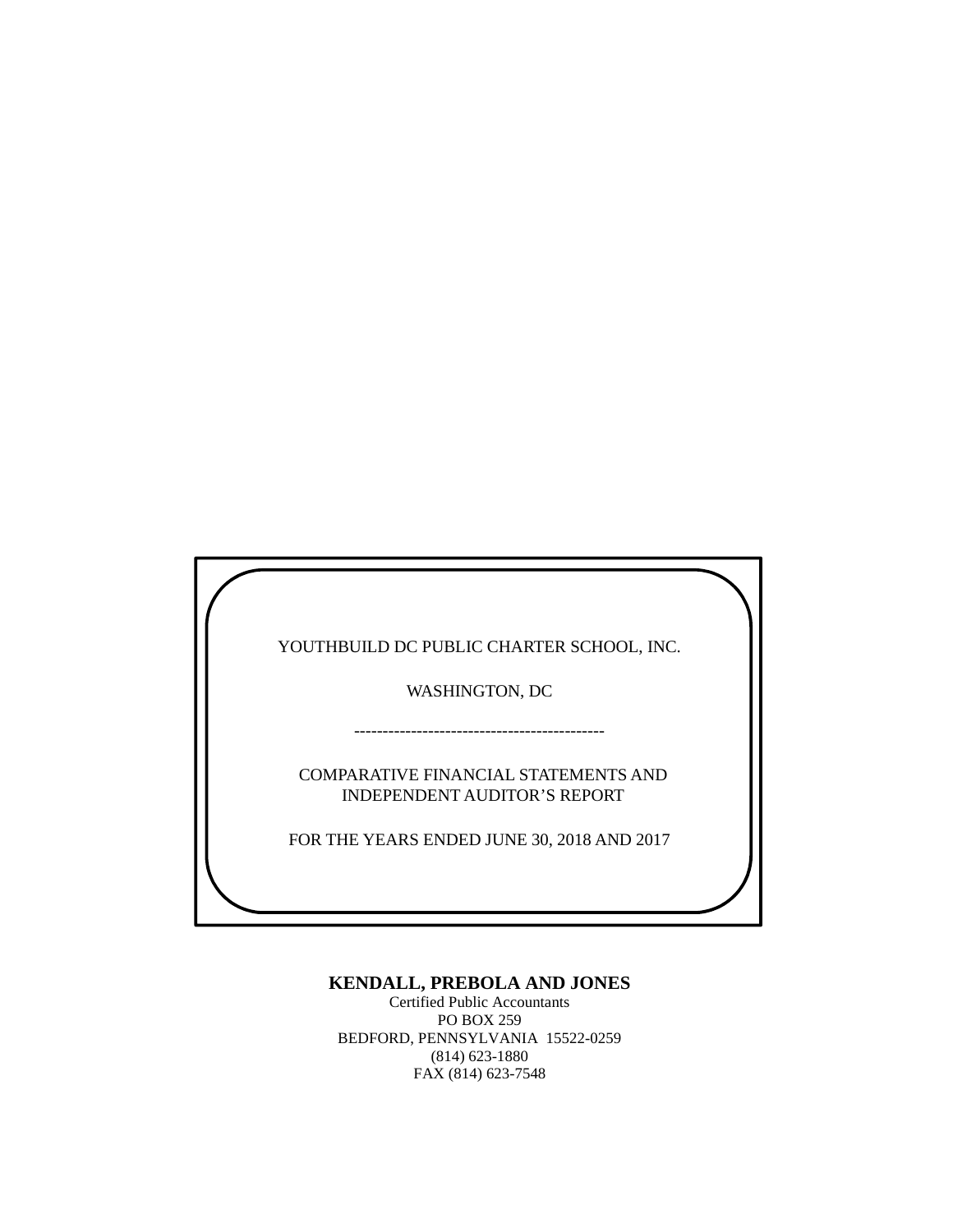# I N D E X

|                                                                                                                                                                                                                          | Page           |
|--------------------------------------------------------------------------------------------------------------------------------------------------------------------------------------------------------------------------|----------------|
| <b>Independent Auditor's Report</b>                                                                                                                                                                                      | $1-2$          |
| Comparative Statements of Financial Position, June 30, 2018 and 2017                                                                                                                                                     | 3              |
| Comparative Statements of Activities, For the Years Ended June 30, 2018 and 2017                                                                                                                                         | $\overline{4}$ |
| Comparative Statements of Cash Flows, For the Years Ended June 30, 2018 and 2017                                                                                                                                         | 5              |
| <b>Notes to Financial Statements</b>                                                                                                                                                                                     | $6 - 21$       |
| Supplemental Information                                                                                                                                                                                                 |                |
| Schedule 1 - Comparative Schedules of Functional Expenses,<br>For the Years Ended June 30, 2018 and 2017                                                                                                                 | $22 - 23$      |
| Independent Auditor's Report on Internal Control over Financial Reporting<br>and on Compliance and Other Matters Based on an Audit of Financial<br>Statements Performed in Accordance with Government Auditing Standards | $24 - 25$      |
| Summary Schedule of Prior Audit Findings, For the Year Ended June 30, 2018                                                                                                                                               | 26             |
| Schedule of Findings, For the Year Ended June 30, 2018                                                                                                                                                                   | 27             |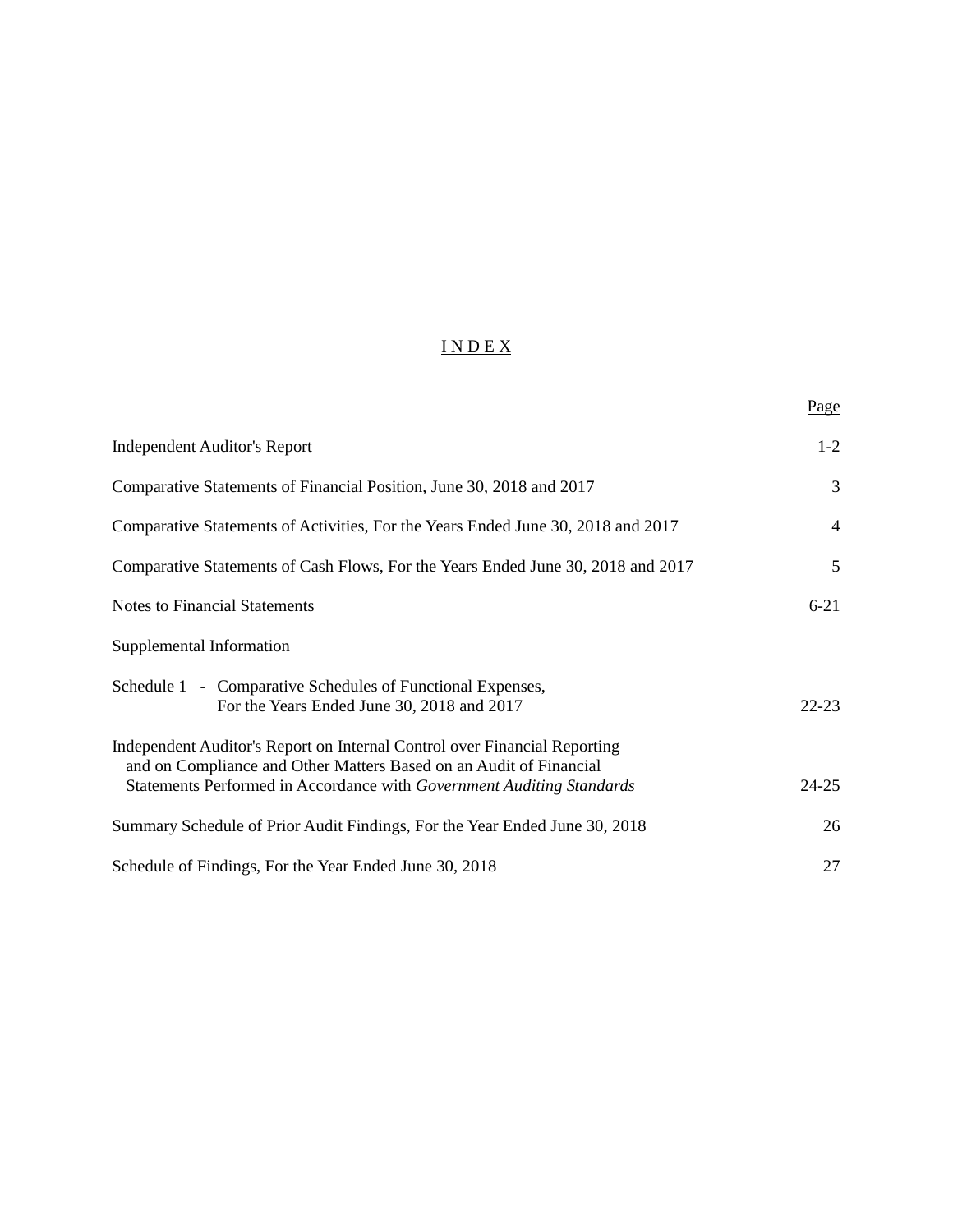# **Kendall, Prebola and Jones, LLC**

Certified Public Accountants

Board of Directors YouthBuild DC Public Charter School, Inc. 3220 16th Street, NW Washington, DC 20010

#### INDEPENDENT AUDITOR'S REPORT

#### *Report on the Financial Statements*

We have audited the accompanying financial statements of the YouthBuild DC Public Charter School, Inc. (a nonprofit organization), which comprise the statements of financial position as of June 30, 2018 and 2017, and the related statements of activities and cash flows for the years then ended, and the related notes to the financial statements.

#### *Management's Responsibility for the Financial Statements*

Management is responsible for the preparation and fair presentation of these financial statements in accordance with accounting principles generally accepted in the United States of America; this includes the design, implementation, and maintenance of internal control relevant to the preparation and fair presentation of financial statements that are free from material misstatement, whether due to fraud or error.

#### *Auditor's Responsibility*

Our responsibility is to express an opinion on these financial statements based on our audits. We conducted our audits in accordance with auditing standards generally accepted in the United States of America and the standards applicable to financial audits contained in *Government Auditing Standards*, issued by the Comptroller General of the United States. Those standards require that we plan and perform the audit to obtain reasonable assurance about whether the financial statements are free from material misstatement.

An audit involves performing procedures to obtain audit evidence about the amounts and disclosures in the financial statements. The procedures selected depend on the auditor's judgment, including the assessment of the risks of material misstatement of the financial statements, whether due to fraud or error. In making those risk assessments, the auditor considers internal control relevant to the entity's preparation and fair presentation of the financial statements in order to design audit procedures that are appropriate in the circumstances, but not for the purpose of expressing an opinion on the effectiveness of the entity's internal control. Accordingly, we express no such opinion. An audit also includes evaluating the appropriateness of accounting policies used and the reasonableness of significant accounting estimates made by management, as well as evaluating the overall presentation of the financial statements.

We believe that the audit evidence we have obtained is sufficient and appropriate to provide a basis for our audit opinion.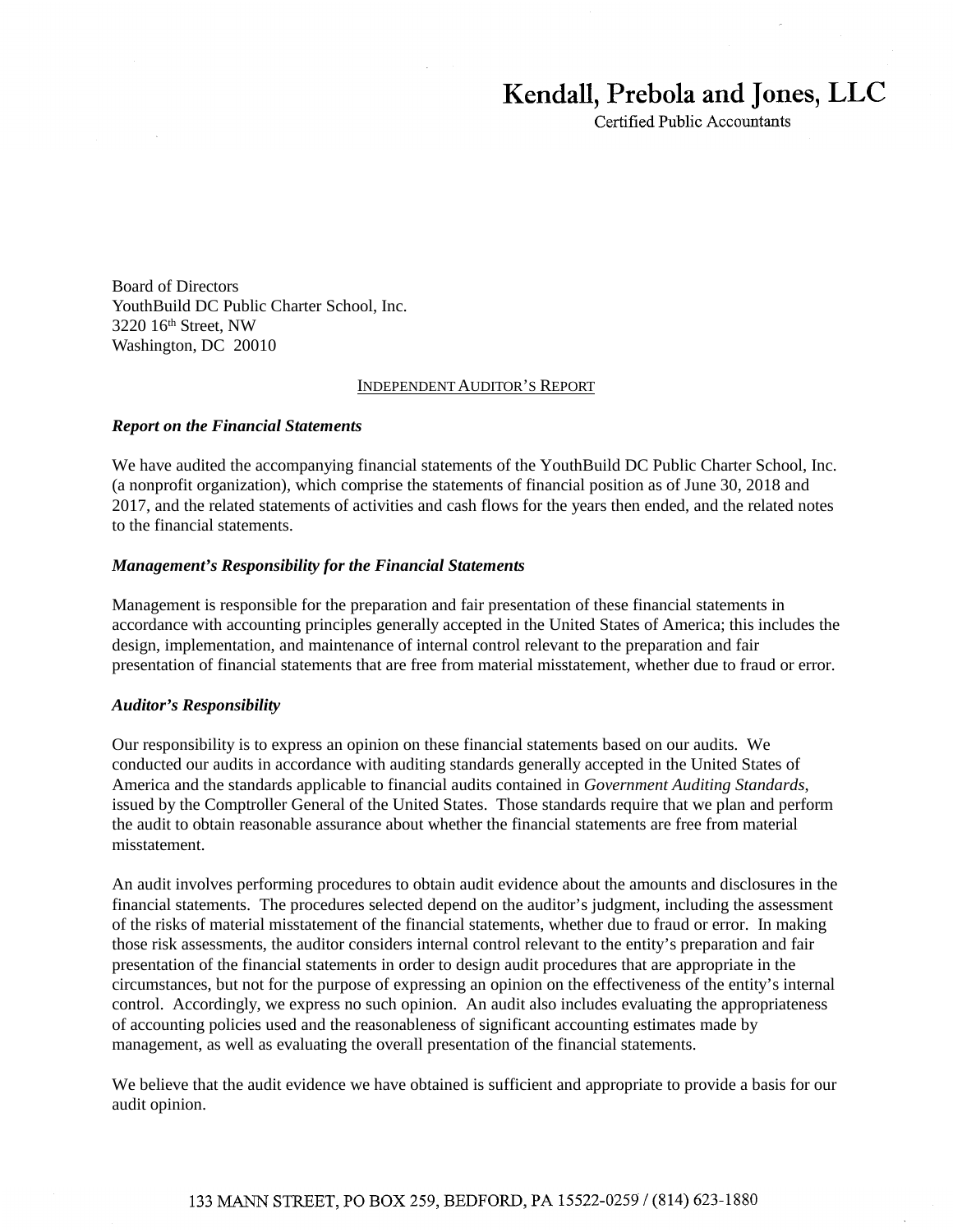## *Opinion*

In our opinion, the financial statements referred to above present fairly, in all material respects, the financial position of the YouthBuild DC Public Charter School, Inc., as of June 30, 2018 and 2017, and the changes in its net assets and its cash flows for the years then ended in accordance with accounting principles generally accepted in the United States of America.

## *Report on Supplementary Information*

Our audits were conducted for the purpose of forming an opinion on the financial statements as a whole. The schedules of functional expenses are presented for purposes of additional analysis and are not a required part of the financial statements. Such information is the responsibility of management and was derived from and relates directly to the underlying accounting and other records used to prepare the financial statements. The information has been subjected to the auditing procedures applied in the audit of the financial statements and certain additional procedures, including comparing and reconciling such information directly to the underlying accounting and other records used to prepare the financial statements or to the financial statements themselves, and other additional procedures in accordance with auditing standards generally accepted in the United States of America. In our opinion, the information is fairly stated in all material respects in relation to the financial statements as a whole.

## *Other Reporting Required by Government Auditing Standards*

In accordance with *Government Auditing Standards*, we have also issued our report dated November 29, 2018, on our consideration of the YouthBuild DC Public Charter School, Inc.'s internal control over financial reporting and on our tests of its compliance with certain provisions of laws, regulations, contracts and grant agreements and other matters. The purpose of that report is solely to describe the scope of our testing of internal control over financial reporting and compliance and the results of that testing, and not to provide an opinion on the internal control over financial reporting or on compliance. That report is an integral part of an audit performed in accordance with *Government Auditing Standards* in considering the YouthBuild DC Public Charter School, Inc.'s internal control over financial reporting and compliance.

Kendall, Prebola and Jones

Kendall, Prebola and Jones Kendall, Prebola and Jones Certified Public Accountants Certified Public Accountants

Bedford, Pennsylvania November 29, 2018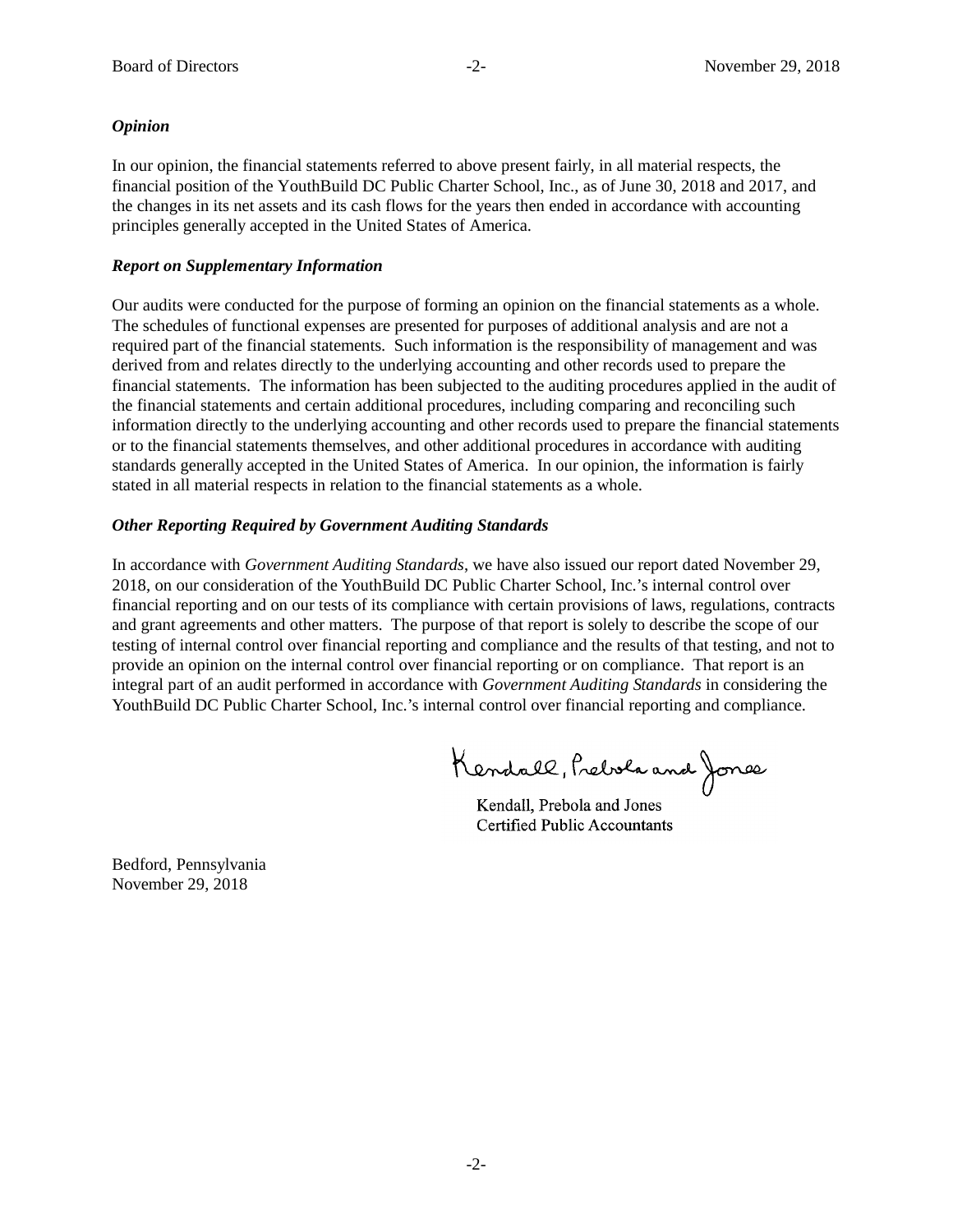# YOUTHBUILD DC PUBLIC CHARTER SCHOOL, INC. COMPARATIVE STATEMENTS OF FINANCIAL POSITION JUNE 30, 2018 AND 2017

|                                              | June 30, 2018 | June 30, 2017           |
|----------------------------------------------|---------------|-------------------------|
| <b>ASSETS</b>                                |               |                         |
| <b>Current Assets:</b>                       |               |                         |
| Cash and Cash Equivalents                    | \$<br>369,241 | \$<br>512,027           |
| <b>Accounts Receivable</b>                   | 505           | 1,759                   |
| <b>Grants Receivable</b>                     | 350,468       | 127,677                 |
| Prepaid Expenses                             | 18,465        | 17,280                  |
| <b>Total Current Assets</b>                  | \$<br>738,679 | \$<br>658,743           |
| <b>Fixed Assets:</b>                         |               |                         |
| <b>Fixed Assets</b>                          | \$<br>203,325 | \$<br>338,756           |
| Less: Accumulated Depreciation               | (189,791)     | (320, 191)              |
| <b>Total Fixed Assets</b>                    | \$<br>13,534  | 18,565<br><u>\$</u>     |
| Other Assets:                                |               |                         |
| Deposits                                     | \$<br>23,524  | \$<br>8,000             |
| <b>Total Other Assets</b>                    | \$<br>23,524  | \$<br>8,000             |
| <b>TOTAL ASSETS</b>                          | \$<br>775,737 | \$<br>685,308           |
| <b>LIABILITIES AND NET ASSETS</b>            |               |                         |
| <b>Current Liabilities:</b>                  |               |                         |
| <b>Accounts Payable</b>                      | \$<br>14,585  | \$<br>21,709            |
| Income Taxes Payable                         | 452           |                         |
| <b>Accrued Vacation</b>                      | 31,744        | 36,482                  |
| Payroll Withholdings and Related Liabilities | 2,116         | 167                     |
| <b>Refundable Advances</b>                   | 1,760         | 5,338                   |
| <b>Current Portion Deferred Rent</b>         | 3,865         |                         |
| <b>Total Current Liabilities</b>             | \$<br>54,522  | 63,696<br>\$            |
| Long-Term Liabilities:                       |               |                         |
| Deferred Rent                                | \$<br>4,098   | \$                      |
| Less: Current Portion Deferred Rent          | (3,865)       |                         |
| <b>Total Long-Term Liabilities</b>           | \$<br>233     | \$                      |
| <b>Total Liabilities</b>                     | \$<br>54,755  | $\frac{1}{2}$<br>63,696 |
| Net Assets:                                  |               |                         |
| Unrestricted                                 | \$<br>718,841 | \$<br>608,471           |
| <b>Temporarily Restricted</b>                | 2,141         | 13,141                  |
| <b>Total Net Assets</b>                      | \$<br>720,982 | \$<br>621,612           |
| TOTAL LIABILITIES AND NET ASSETS             | \$<br>775,737 | 685,308<br>\$           |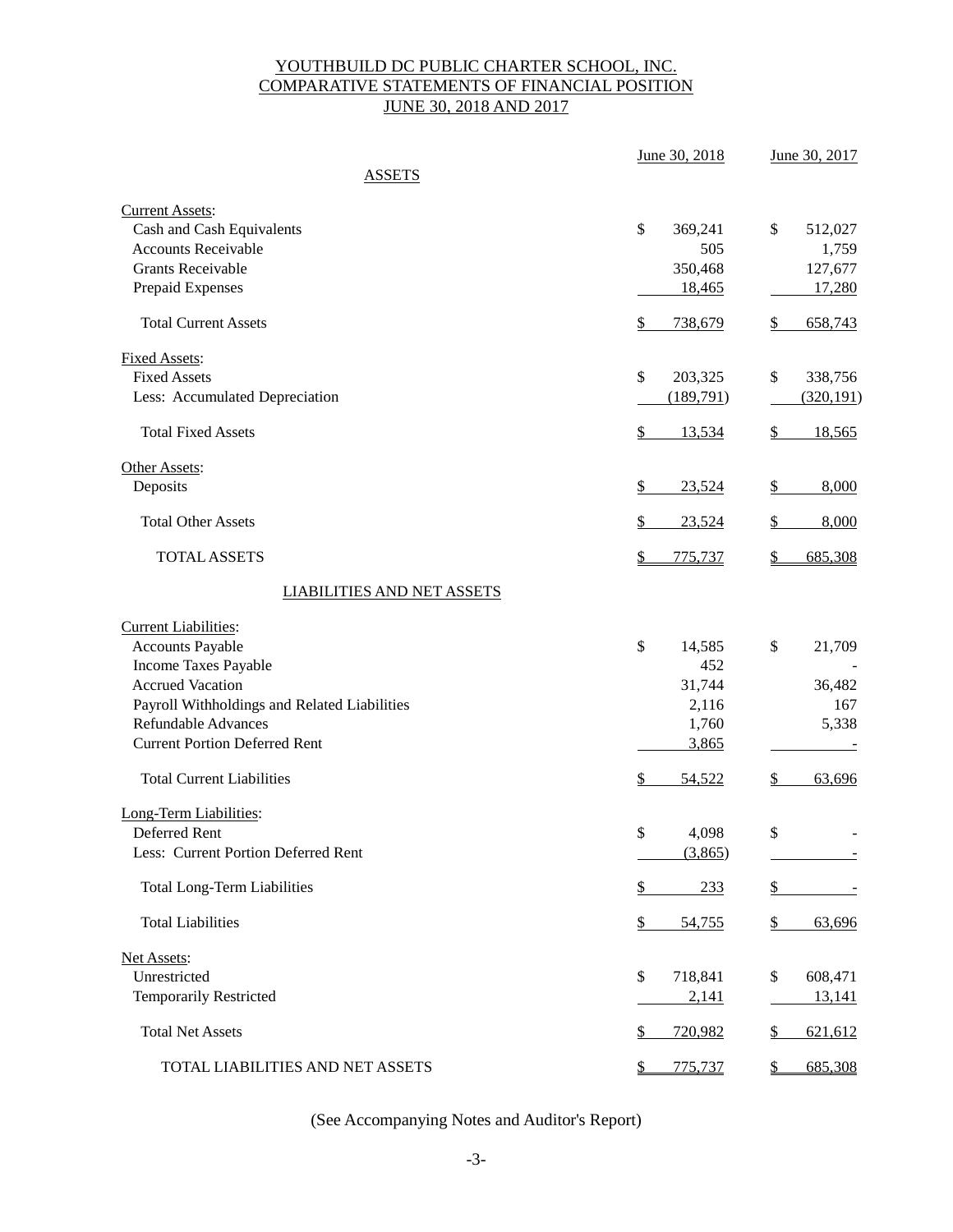#### YOUTHBUILD DC PUBLIC CHARTER SCHOOL, INC. COMPARATIVE STATEMENTS OF ACTIVITIES FOR THE YEARS ENDED JUNE 30, 2018 AND 2017

|                                               | June 30, 2018              |                                       |                 | June 30, 2017              |                           |                                        |  |
|-----------------------------------------------|----------------------------|---------------------------------------|-----------------|----------------------------|---------------------------|----------------------------------------|--|
|                                               | Unrestricted               | Temporarily<br>Restricted             | Total           | Unrestricted               | Temporarily<br>Restricted | Total                                  |  |
| Revenues and Other Support:                   |                            |                                       |                 |                            |                           |                                        |  |
| Per Pupil Funding Allocation                  | $\mathcal{S}$<br>2,097,068 | $\mathcal{S}$                         | 2,097,068<br>\$ | $\frac{1}{2}$<br>1,926,659 | $\sqrt$                   | 1,926,659<br>$\boldsymbol{\mathsf{S}}$ |  |
| Per Pupil Funding - Facilities Allocation     | 367,164                    |                                       | 367,164         | 359,260                    |                           | 359,260                                |  |
| <b>Federal Entitlements and Grants</b>        | 718,740                    |                                       | 718,740         | 749,468                    |                           | 749,468                                |  |
| <b>State Government Grants</b>                | 13,733                     |                                       | 13,733          |                            |                           |                                        |  |
| Private Grants and Contributions              | 11,936                     |                                       | 11,936          | 5,376                      | 10,000                    | 15,376                                 |  |
| <b>Donated Services</b>                       | 5,374                      |                                       | 5,374           | 9,487                      |                           | 9,487                                  |  |
| <b>Interest and Dividends</b>                 | 1,251                      |                                       | 1,251           | 1,128                      |                           | 1,128                                  |  |
| Loss on Disposal of Fixed Assets              | (1,496)                    |                                       | (1,496)         |                            |                           |                                        |  |
| Net Assets Released from Restrictions         |                            |                                       |                 |                            |                           |                                        |  |
| (Satisfaction of Program Restrictions)        | 11,000                     | (11,000)                              |                 | 11,000                     | (11,000)                  |                                        |  |
| <b>Total Revenues and Other Support</b>       | \$3,224,770                | (11,000)<br>S.                        | \$3,213,770     | 3,062,378<br>\$            | (1,000)<br>$\mathbb{S}^-$ | \$3,061,378                            |  |
| Expenses:                                     |                            |                                       |                 |                            |                           |                                        |  |
| <b>Educational Services</b>                   | 2,663,004<br>\$            | $\mathcal{S}$                         | 2,663,004<br>\$ | 2,530,468<br>$\mathcal{S}$ | $\boldsymbol{\mathsf{S}}$ | $\boldsymbol{\mathsf{S}}$<br>2,530,468 |  |
| Fundraising                                   | 6,561                      |                                       | 6,561           | 6,266                      |                           | 6,266                                  |  |
| General and Administrative                    | 248,362                    |                                       | 248,362         | 251,542                    |                           | 251,542                                |  |
| <b>Total Expenses</b>                         | 2,917,927<br>\$            |                                       | 2,917,927<br>\$ | 2,788,276<br>\$            | \$                        | 2,788,276                              |  |
| <b>Loss on Lease Abandonment</b>              | 196,473<br>\$              | \$                                    | 196,473<br>\$   | $\boldsymbol{\mathsf{S}}$  | \$                        | \$                                     |  |
| Loss on Abandonment of Leasehold Improvements |                            |                                       |                 | 54,267                     |                           | 54,267                                 |  |
| <b>Total Expenses and Losses</b>              | \$3,114,400                |                                       | \$3,114,400     | 2,842,543                  | \$                        | 2,842,543                              |  |
| <b>Changes in Net Assets</b>                  | 110,370<br>\$              | (11,000)<br>$\boldsymbol{\mathsf{S}}$ | \$<br>99,370    | 219,835<br>$\frac{1}{2}$   | $\mathcal{S}$<br>(1,000)  | 218,835<br>\$                          |  |
| Net Assets, Beginning of Year                 | 608,471                    | 13,141                                | 621,612         | 388,636                    | 14,141                    | 402,777                                |  |
| Net Assets, End of Year                       | 718,841<br>\$              | 2,141                                 | 720,982         | 608,471                    | 13,141                    | 621,612                                |  |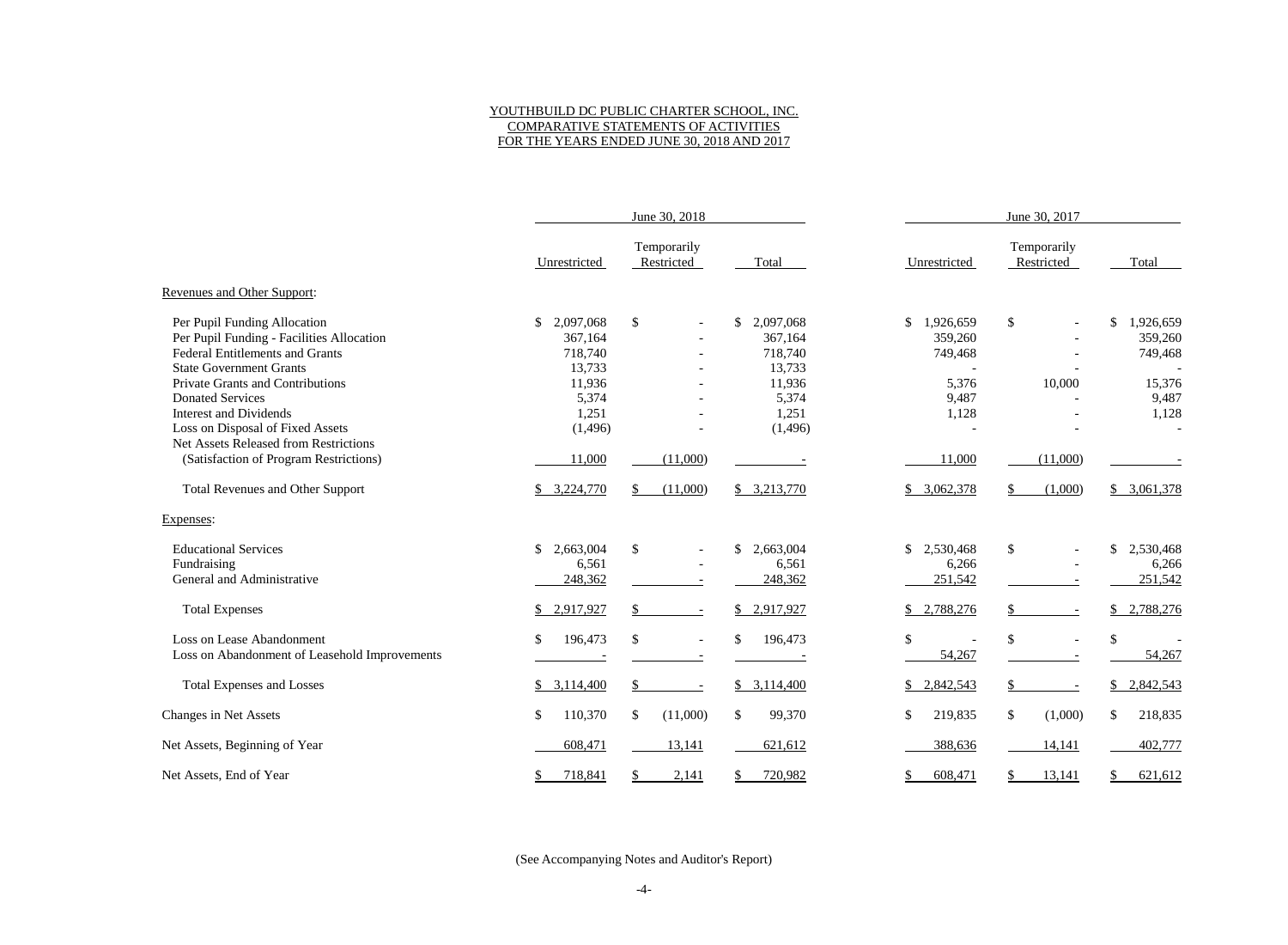## YOUTHBUILD DC PUBLIC CHARTER SCHOOL, INC. COMPARATIVE STATEMENTS OF CASH FLOWS FOR THE YEARS ENDED JUNE 30, 2018 AND 2017

|                                                                    | June 30, 2018    | June 30, 2017 |
|--------------------------------------------------------------------|------------------|---------------|
| <b>Cash Flows from Operating Activities:</b>                       |                  |               |
| <b>Changes in Net Assets</b>                                       | \$<br>99,370     | \$<br>218,835 |
| Adjustments to Reconcile Changes in Net Assets                     |                  |               |
| to Net Cash Flows from Operating Activities:                       |                  |               |
| Depreciation and Amortization                                      | 11,921           | 19,488        |
| Loss on Disposal of Fixed Assets                                   | 1,496            |               |
| Abandonment of Leasehold Improvements                              |                  | 54,267        |
| Accounts Receivable - (Increase)/Decrease                          | 1,254            | 19,348        |
| Grants Receivable - (Increase)/Decrease                            | (222, 791)       | (47, 899)     |
| Prepaid Expenses - (Increase)/Decrease                             | (1, 185)         | 3,050         |
| Deposits - (Increase)/Decrease                                     | (15,524)         |               |
| Accounts Payable - Increase/(Decrease)                             | (7, 124)         | 5,574         |
| Income Taxes Payable - Increase/(Decrease)                         | 452              |               |
| Accrued Vacation - Increase/(Decrease)                             | (4,738)          | 8,701         |
| Payroll Withholdings and Related Liabilities - Increase/(Decrease) | 1,949            | (3, 415)      |
| Refundable Advances - Increase/(Decrease)                          | (3,578)          | (27, 687)     |
| Deferred Rent - Increase/(Decrease)                                | 4,098            |               |
| Net Cash Flows from Operating Activities                           | \$<br>(134, 400) | \$<br>250,262 |
| <b>Cash Flows from Investing Activities:</b>                       |                  |               |
| <b>Purchase of Fixed Assets</b>                                    | \$<br>(8,386)    | \$<br>(8,765) |
| Net Cash Flows from Investing Activities                           | \$<br>(8,386)    | \$<br>(8,765) |
| Net Increase/(Decrease) in Cash and Cash Equivalents               | \$<br>(142,786)  | \$<br>241,497 |
| Cash and Cash Equivalents at Beginning of Year                     | 512,027          | 270,530       |
| Cash and Cash Equivalents at End of Year                           | \$<br>369,241    | 512,027       |

Supplemental Disclosures:

a) No income taxes were paid during the years ended June 30, 2018 and 2017.

b) No interest was paid during the years ended June 30, 2018 and 2017.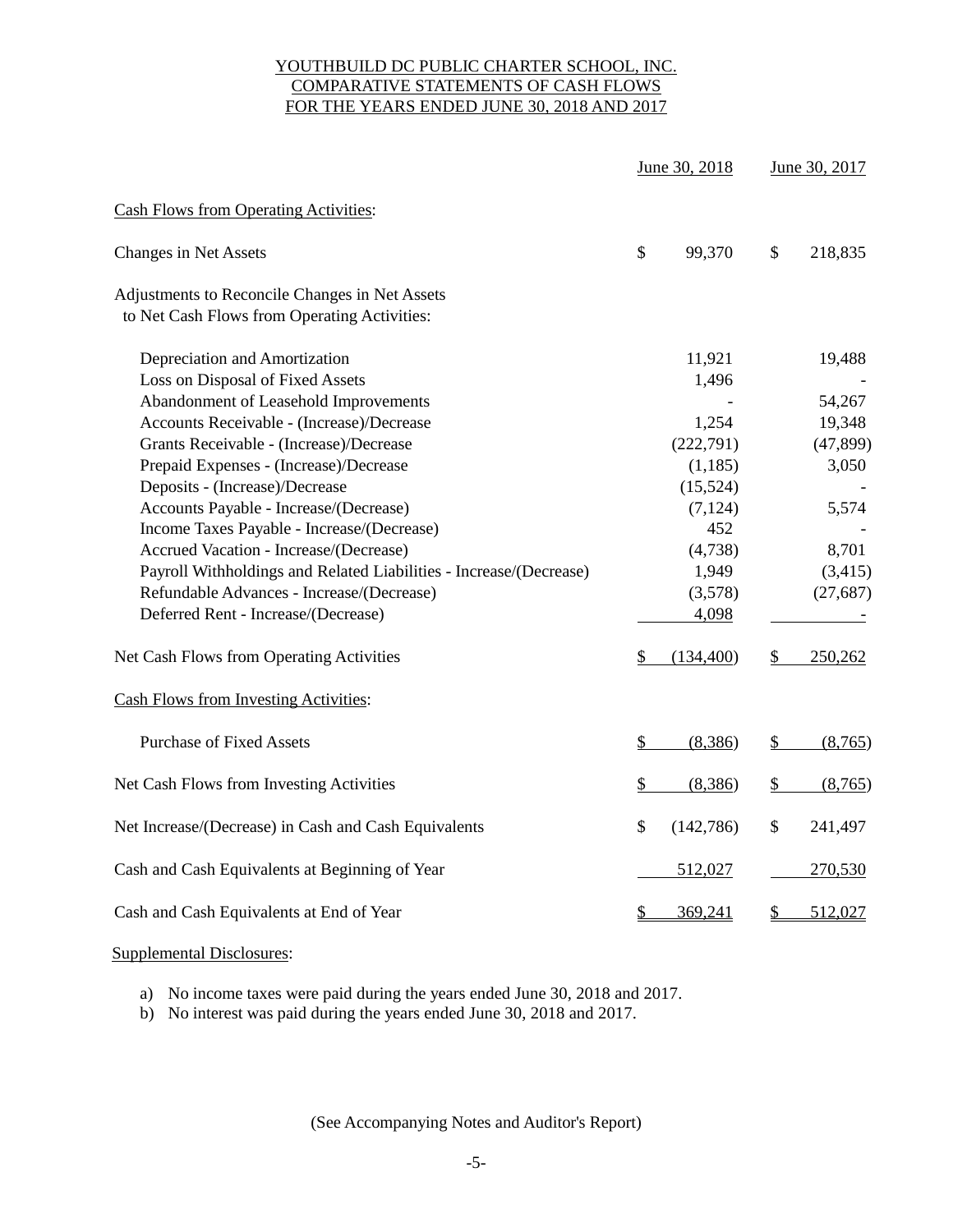The YouthBuild DC Public Charter School (the Charter School), a District of Columbia non-profit organization, was incorporated on October 7, 2004, exclusively for educational purposes. YouthBuild DC PCS operates as part of the District of Columbia's public school system, focusing exclusively on disconnected youth - young men and women between the ages of 16-24 who are neither employed nor enrolled in an academic institution. Through its programs, YouthBuild DC PCS seeks to transform the lives of disconnected youth by offering a program, in English and Spanish, that combines rigorous academic instruction with vocational training, life and employability skills-building, and community service.

One of few alternative schools in the District, YouthBuild DC PCS's program is designed to provide students with opportunities to succeed, including access to post-secondary education and employment. Students participate in a comprehensive academic program in a non-traditional learning environment while contributing to their community through development of housing for low-income residents of the District of Columbia. Small by design, YouthBuild DC PCS's nurturing learning community utilizes innovative, evidence-based strategies with demonstrated effectiveness in increasing numeracy and literacy rates among its target demographic.

Per pupil funding from the District of Columbia Government serves as YouthBuild DC PCS's primary source of support.

## 1. SUMMARY OF SIGNIFICANT ACCOUNTING POLICIES:

The significant accounting policies of the Charter School are summarized below:

(a) Basis of Accounting and Presentation:

The accompanying financial statements have been prepared on the accrual basis of accounting, which presents financial position, activities, functional expenses, and cash flows in accordance with accounting principles generally accepted in the United States of America.

(b) Revenue Recognition:

## **Contributions**

The Charter School has adopted Financial Accounting Standards Board ASC No. 958-605-25, *Accounting for Contributions Received and Contributions Made.* As such, contributions are recognized as revenue when they are received or unconditionally pledged.

All contributions are available for unrestricted use unless specifically restricted by the donor. Contributions and promises to give with donor-imposed conditions are recognized as unrestricted support when the conditions on which they depend are substantially met. Contributions and promises to give with donor-imposed restrictions are reported as temporarily restricted support. Unconditional promises to give due in the next year are recorded at their net realizable value. An allowance for uncollectible contributions receivable is provided based upon management's judgement, including such factors as prior collection history and type of contribution.

The Charter School reports gifts of equipment as unrestricted support unless explicit donor stipulations specify how the donated assets must be used. The Charter School reports expirations of donor restrictions when the donated or acquired assets are placed in service.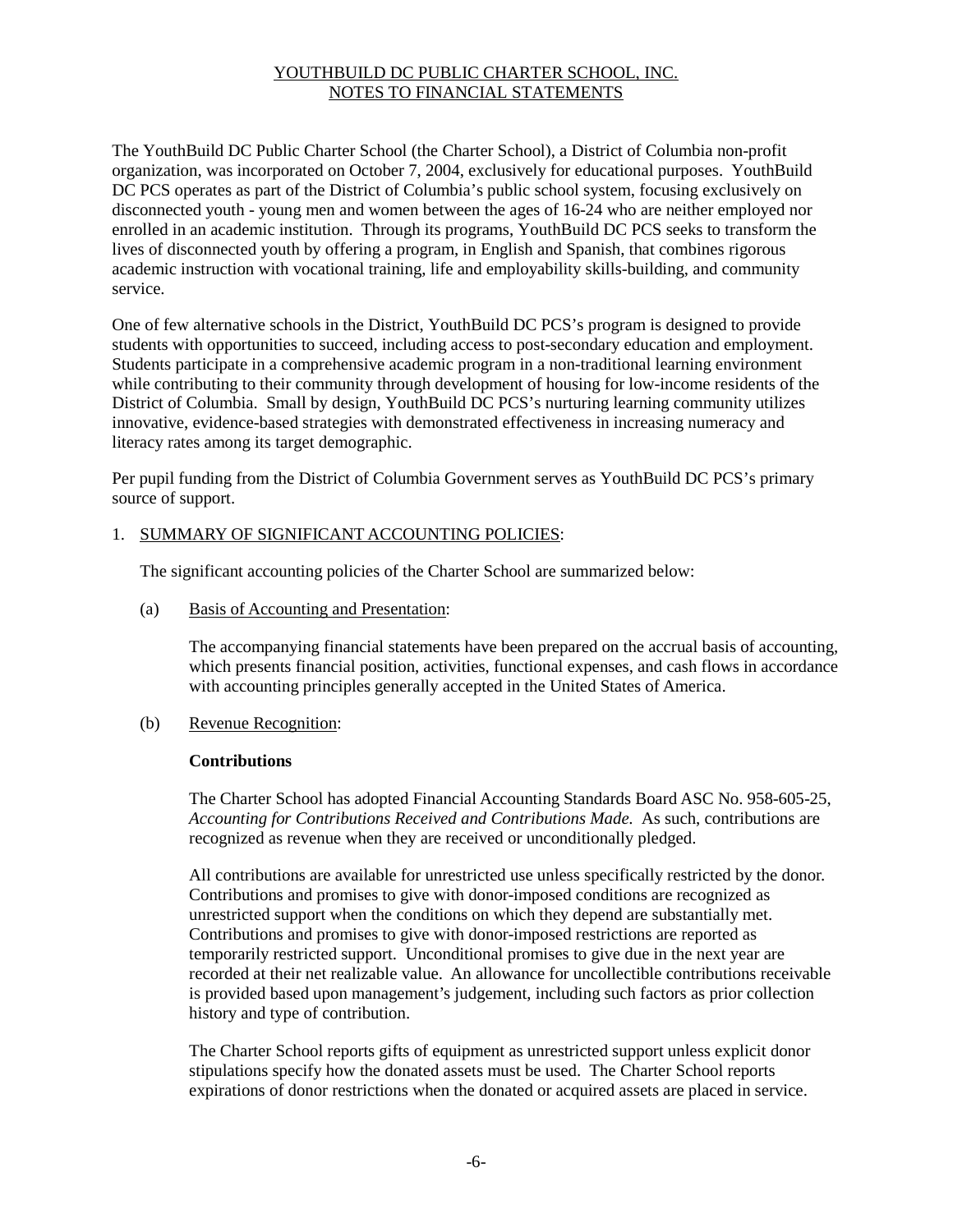## 1. SUMMARY OF SIGNIFICANT ACCOUNTING POLICIES: (Continued)

#### (b) Revenue Recognition: (Continued)

### **Federal and Charter School Funding**

The Charter School receives a student allocation from the District of Columbia as well as federal funding to cover the cost of academic expenses. The student allocation is on a per pupil basis and includes the academic year funding, special education funding and a facilities allowance, as well as funding for English as a second language. The Charter School recognizes this funding in the year in which the school term is conducted. Funding received in advance of the school term is recorded as a refundable advance. Federal entitlements are recognized based on the allowable costs incurred.

#### (c) Corporate Taxes:

The YouthBuild DC Public Charter School is exempt from federal and state income taxes (other than on unrelated business income) under the provisions of Section  $501(c)(3)$  of the Internal Revenue Code and similar state income tax laws. Exemption from District of Columbia income taxes was granted to the Charter School effective November 19, 2004. The Charter School has been classified as other than a private foundation under Section  $509(a)(1)$  of the Internal Revenue Code and accordingly contributions qualify as a charitable tax deduction by the contributor under Section  $170(b)(i)(A)(ii)$ . Under IRC Section  $512(a)(7)$ , certain transportation benefits are subject to unrelated business income tax. As of June 30, 2018, the Charter School recognized \$202 of income tax expense related to the filing of the 2017 990-T tax return. In addition, \$250 of income tax expense due to the District of Columbia has been reflected in the financial statements related to income tax on transportation benefits.

The YouthBuild DC Public Charter School is also exempt from District of Columbia sales and personal property taxes.

#### (d) Grants:

Grant revenues are received primarily from Federal agencies and the District of Columbia Government. These grants are subject to financial and compliance audits by the grantor agencies. Such audits could result in a request for reimbursement by the agency for expenditures disallowed under the terms and conditions of the appropriate grantor. No provision for possible adjustment has been made in the accompanying financial statements because, in the opinion of management, such adjustment, if any, would not have a material effect on the financial statements.

Cash receipts in excess of costs incurred for grants are reflected as refundable advances until they are expended for the purpose of the grant, at which time they are recognized as unrestricted support. Costs incurred in excess of cash received are reflected as grants receivable.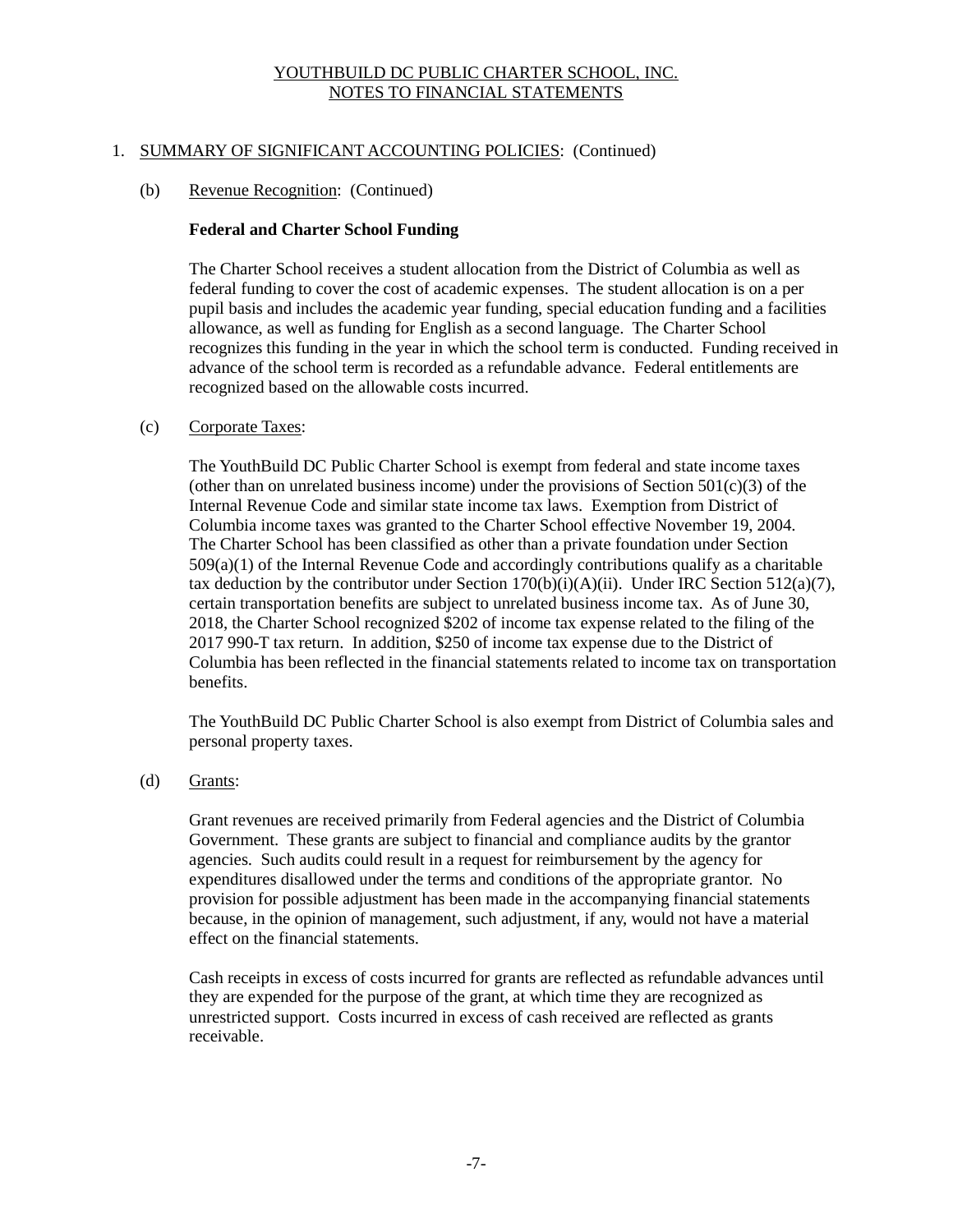## 1. SUMMARY OF SIGNIFICANT ACCOUNTING POLICIES: (Continued)

## (e) Net Assets:

The Charter School has adopted Financial Accounting Standards Board ASC No. 958-205-05, *Financial Statements of Not-for-Profit Organizations*. Under FASB ASC No. 958-205-05, the Charter School is required to report information regarding its financial position and activities according to three classes of net assets.

Net assets and revenues, expenses, gains, and losses are classified based on the existence or absence of donor-imposed restrictions. Accordingly, net assets of the Charter School and changes therein are classified and reported as follows:

## **Unrestricted Net Assets**

Unrestricted net assets are defined as net assets that are not subject to donor-imposed restrictions and over which the Board of Directors has discretionary control. This classification includes net assets subject to donor-imposed conditions, which have been met in the current year and net assets subject to donor-imposed restrictions that have been released from restrictions.

## **Temporarily Restricted Net Assets**

Temporarily restricted net assets are defined as net assets subject to donor-imposed restrictions that may or will be met, either by actions of the Charter School and/or the passage of time. When a restriction expires, temporarily restricted net assets are reclassified to unrestricted net assets and reported in the statement of activities as net assets released from restrictions.

Temporarily restricted net assets were available at year end for the following purposes:

|                                                                  | June 30, 2018 | June 30, 2017 |                 |  |
|------------------------------------------------------------------|---------------|---------------|-----------------|--|
| Scholarship Fund - Hines<br>General Operations - Time Restricted | 2.141         |               | 3.141<br>10.000 |  |
| Total                                                            | 2.141         |               | 13.141          |  |

Net assets were released from donor restrictions by incurring expenses satisfying the restricted purpose, the passage of time, or by occurrence of events specified by donors for the following activities:

|                                                                         | June 30, 2018   | June 30, 2017 |                 |  |
|-------------------------------------------------------------------------|-----------------|---------------|-----------------|--|
| <b>General Operations - Time Restricted</b><br>Scholarship Fund - Hines | 10.000<br>1.000 |               | 10,000<br>l.000 |  |
| <b>Total Released</b>                                                   | 11.000          |               | 1.000           |  |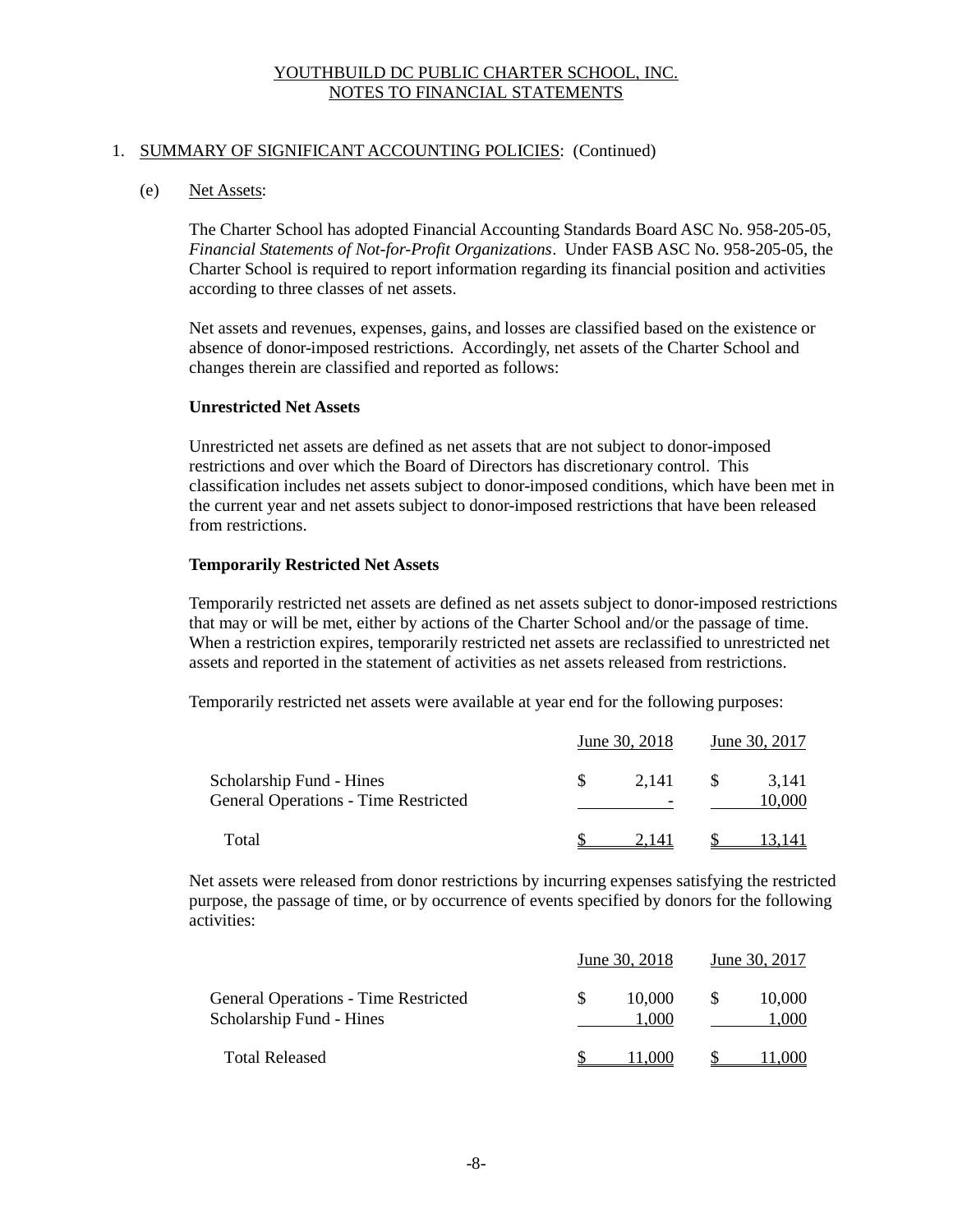## 1. SUMMARY OF SIGNIFICANT ACCOUNTING POLICIES: (Continued)

(e) Net Assets: (Continued)

#### **Permanently Restricted Net Assets**

Permanently restricted net assets are defined as net assets subject to donor-imposed stipulations that requires the net assets be maintained permanently by the Charter School. Generally, the donors of these assets permit the use of all or part of the income earned on any related investments for general or specific purposes. The Charter School did not have any permanently restricted net assets as of June 30, 2018 or 2017.

#### (f) Donated Services and Materials:

Donated services and materials are recognized as contributions in accordance with FASB ASC 958, *Accounting for Contributions Received and Contributions Made*, if the services received create or enhance nonfinancial assets or require specialized skills, and are provided by individuals possessing those skills, and would typically need to be purchased if not provided by donation. Contributed services and promises to give services that do not meet the above criteria are not recognized. In-kind contributions for professional services are recorded in the statement of activities at estimated fair value and recognized as revenue and expense in the period they are received.

The estimated value of donated services has been recorded in the financial statements as follows:

|                | June 30, 2018 | June 30, 2017 |       |  |
|----------------|---------------|---------------|-------|--|
| Legal Services | 5.374         |               | 9.487 |  |
| Total          | 5.374         |               | 9.487 |  |

The time contributed by the members of the YouthBuild DC Public Charter School's Board of Directors is uncompensated and is not reflected as donated services.

#### (g) Basic Programs:

YouthBuild DC PCS is an alternative high school for young people seeking to transform their lives by re-engaging in their education in a non-traditional school environment. YouthBuild DC PCS prepares students for post-secondary education and the workplace by offering, in English and Spanish, academic, vocational and workforce development programs.

YouthBuild DC PCS is comprised of four core program areas: academic instruction, workforce development, transition services, and support services. Collectively, these core programs allow YouthBuild DC PCS to provide comprehensive instruction, interventions, services, and support to students and successfully prepare them for the workforce and/or postsecondary education.

Our academic instruction program equips students with the knowledge and skills needed to obtain a high school equivalency credential. Students are instructed in five major content areas, which includes reading, writing, math, science, and social studies.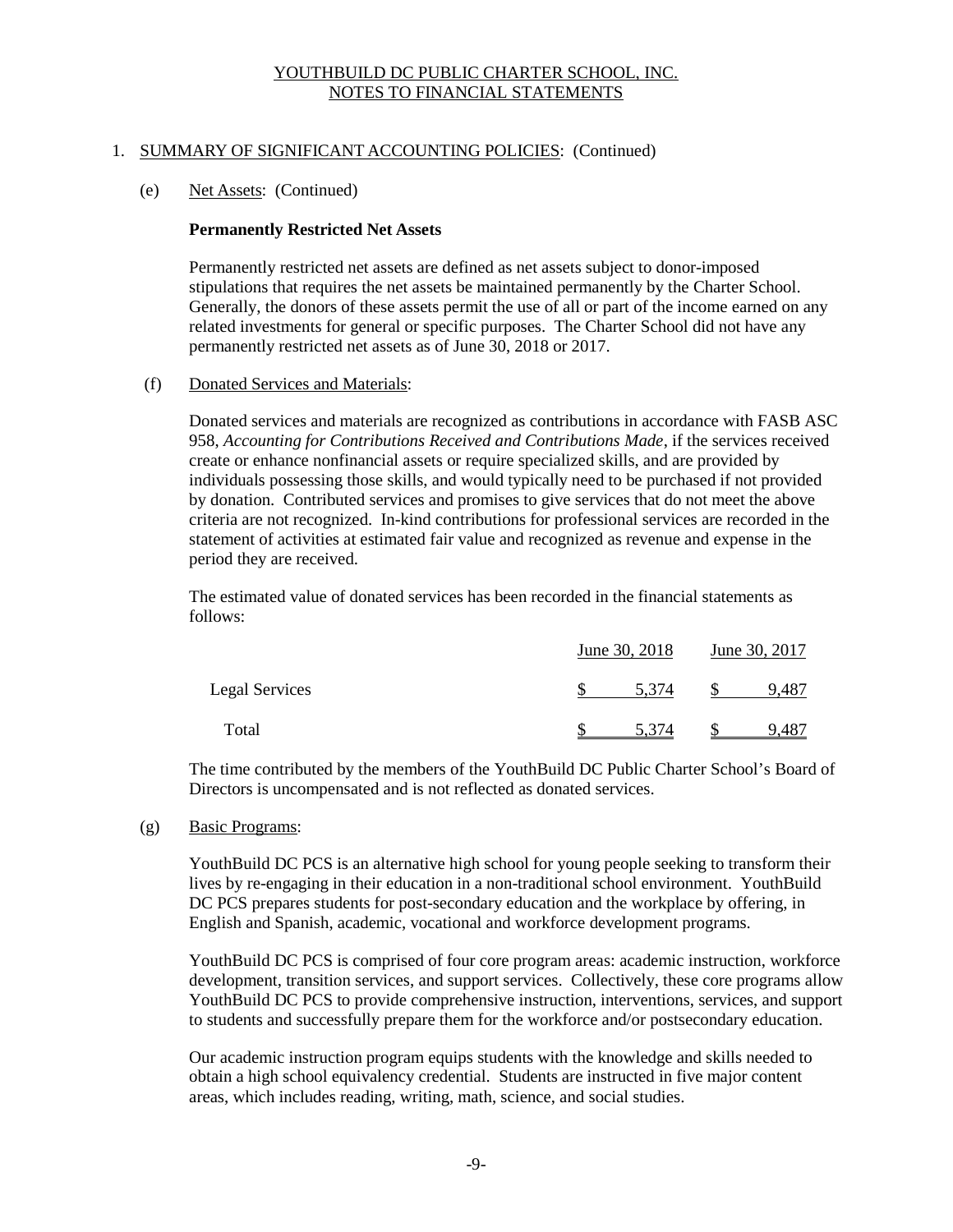## 1. SUMMARY OF SIGNIFICANT ACCOUNTING POLICIES: (Continued)

#### (g) Basic Programs: (Continued)

The Workforce Training Program is comprised of vocational education classes and on-site training. Together, the two components provide our students with the opportunity to develop employability skills and earn industry-recognized certifications.

The Transition Services Program works to ensure that students are successfully prepared to enter a career that will provide a living wage. Career development opportunities are offered including job fairs, job shadowing, internships and college tours.

Our Support Services Program has a singular focus to assist students with overcoming challenges, barriers and obstacles that impede their ability to be successful in school and, ultimately, in life. Specific services provided include substance abuse counseling, individual/ group counseling, assistance with obtaining housing, daycare, and medical insurance.

## **Respect, Community, Responsibility, Dignity**

YouthBuild DC PCS helps young people with challenging life circumstances to develop respect for themselves and others, find a sense of belonging and responsibility, and lead productive lives with dignity. The experience at YouthBuild DC PCS reflects real life and promotes a sense of personal responsibility through a consistently enforced code of conduct that fosters individual accountability and positive group norms. YouthBuild DC PCS students also receive a stipend to help meet family commitments, defray transportation costs, and to incentivize completion of the program.

## **A Win-Win Solution**

Statistics show that students who drop out of high school are more likely to live in poverty and suffer from unemployment, poor health, substance abuse, and violence. Such students need and deserve a second chance to establish stable, productive adult lives. While YouthBuild DC PCS encourages students to pursue higher educational goals, we recognize that some may choose to enter the workforce upon graduation. YouthBuild DC PCS ensures that our students have the skills and credentials to do so.

## **Locally Grounded Part of a Nation-Wide Movement**

The YouthBuild model has proven to be an effective change agent in the lives of disconnected youth. YouthBuild DC PCS is part of a 260+-member national network using an effective, tested model developed in 1978. Through YouthBuild, more than 130,000 youth nationwide have transformed their lives through education, rebuilt their communities, and created more than 28,000 units of affordable housing since 1994.

In addition to the strong national model, YouthBuild DC PCS leverages additional support from local nonprofit organizations, such as the Latin American Youth Center, that have extensive experience in providing services to underserved communities.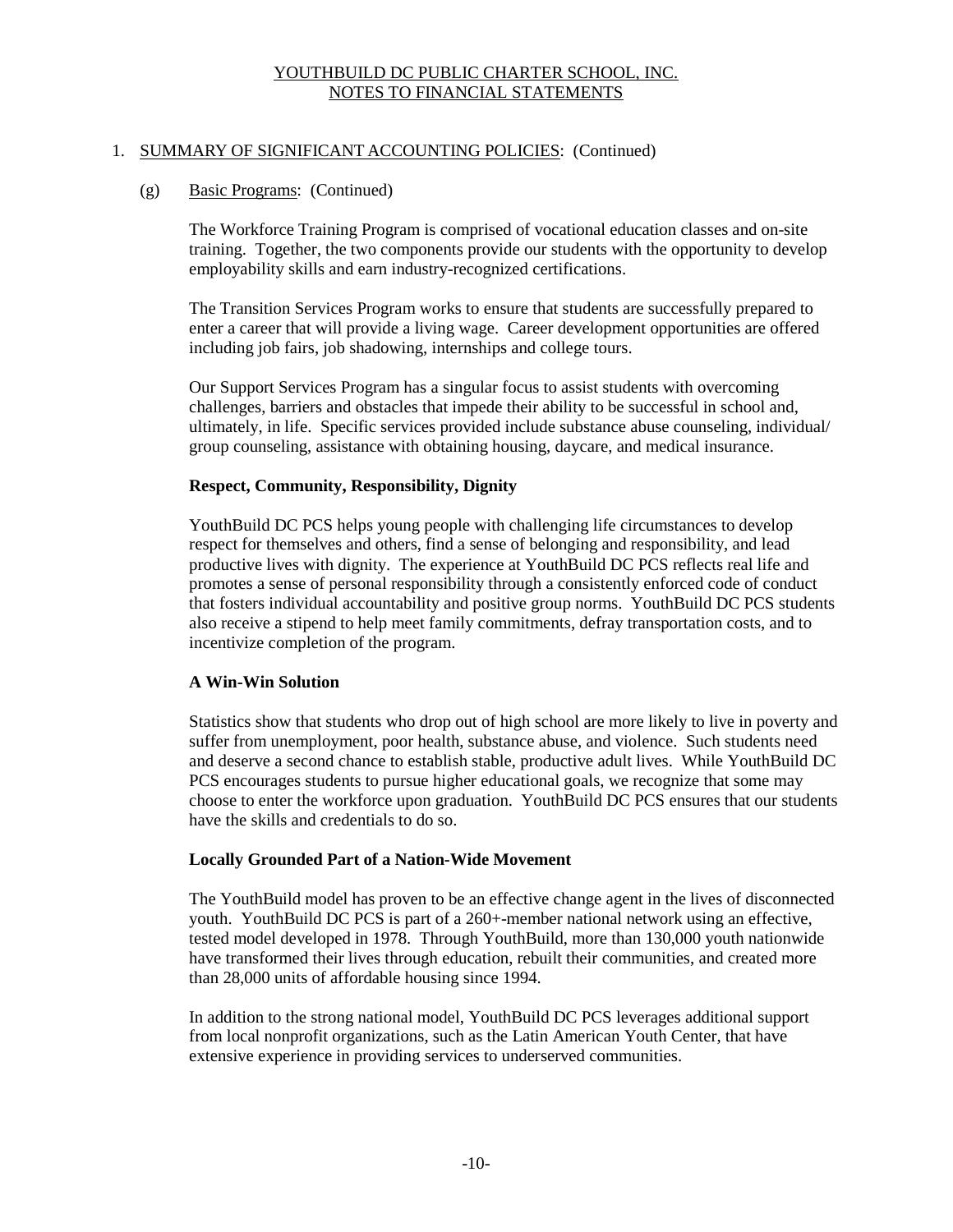# 1. SUMMARY OF SIGNIFICANT ACCOUNTING POLICIES: (Continued)

## (h) Functional Expense Allocation Policies and Procedures:

Management has elected to prepare a schedule of functional expenses that is presented as supplemental information to the financial statements. The schedule of functional expenses presents an allocation of each expense category between program services, general and administrative, and fundraising activities. Program service costs pertain to educating students. General and administrative costs pertain to supporting activities. Fundraising costs relate to fundraising activities such as soliciting contributions and special events.

Management has established functional expense allocation policies and procedures based on a reasonable analysis of cost drivers and reasonable allocation estimates based on financial results and industry standards.

Direct costs, where identifiable, are allocated in whole to the appropriate functional category. Direct student expenses (textbooks, materials, instructional supplies, assessment material, contract educational services, and field trips) are allocated entirely to program services.

Personnel expenses for salaries are allocated based on job descriptions and management estimates of time spent on particular activities. Personnel expenses for salaries are divided into employee categories (executive, teachers, other educational staff, etc.) and then a percentage of time spent on program services, general and administrative activities, and fundraising activities is applied. All other personnel expenses (benefits, payroll taxes, staff development) are allocated based on the weighted average allocation of the direct salaries.

For other expenses where it would not be appropriate to designate 100 percent as a program service cost, general and administrative cost, or fundraising cost, the allocation formula for personnel expenses is utilized for cost allocation purposes.

## (i) Use of Estimates:

The preparation of financial statements in conformity with accounting principles generally accepted in the United States of America requires management to make estimates and assumptions that affect the reported amounts of assets, liabilities, the disclosure of contingent assets and liabilities at the date of the financial statements, and the reported amounts of support and revenues and expenses during the reporting period. Actual results could differ from those estimates.

#### (j) Recognition of Salary Expense:

Salary expense is recognized in the year the service is rendered, which coincides with the academic year. Salaries unpaid at June 30 are recognized as expense and accrued salaries.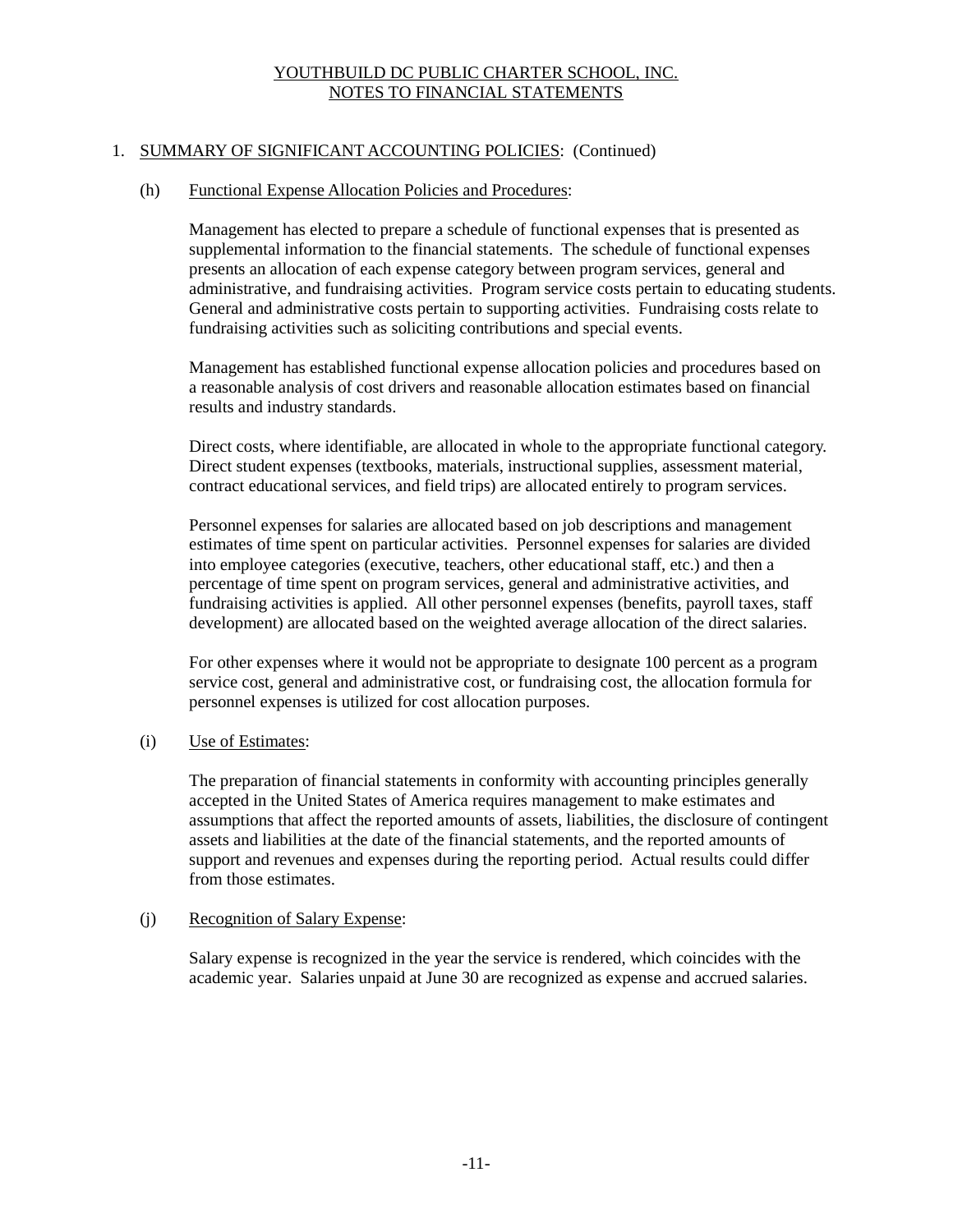## 1. SUMMARY OF SIGNIFICANT ACCOUNTING POLICIES: (Continued)

#### (k) Fair Value of Certain Financial Instruments:

Some of the Charter School's financial instruments are not measured at fair value on a recurring basis but nevertheless are recorded at amounts that approximate fair value due to their liquid or short-term nature. Such accounts include cash, accounts and grants receivable, prepaid expenses, accounts payable, and accrued expenses.

## 2. ACCOUNTING FOR UNCERTAIN TAX POSITIONS:

Accounting principles generally accepted in the United States of America provide consistent guidance for the accounting for uncertainty in income taxes recognized in the Charter School's financial statements and prescribe a threshold of "more likely than not" for recognition of tax positions taken or expected to be taken in a tax return. The YouthBuild DC Public Charter School performed an evaluation of uncertain tax positions for the year ended June 30, 2018, and determined that there were no matters that would require recognition in the financial statements or that may have any effect on its tax-exempt status. As of June 30, 2018, the statute of limitations for tax years 2014 through 2016 remains open with the U.S. federal jurisdiction or the various states and local jurisdictions in which the Charter School files tax returns. It is the Charter School's policy to recognize interest and/or penalties related to uncertain tax positions, if any, in income tax expense. As of June 30, 2018, the Charter School had no accruals for interest and/or penalties.

## 3. CASH AND CASH EQUIVALENTS:

The carrying amount of cash and cash equivalents at year end consisted of the following:

|                                          | June 30, 2018 | June 30, 2017 |
|------------------------------------------|---------------|---------------|
| <b>Interest Bearing Checking Account</b> | 369.241       | 512,027       |
| Total                                    | 369,241       | 512.027       |

For purposes of the cash flow statement and financial statement presentation, cash and cash equivalents are short term, highly liquid investments with maturities of three months or less.

The Charter School maintains its operating funds in one financial institution. These accounts are covered under the Federal Deposit Insurance Corporation (FDIC) Program. Federal Deposit Insurance Corporation insurance coverage is \$250,000 per account category. Deposits held in noninterest-bearing transaction accounts are aggregated with any interest-bearing deposits and the combined total insured up to \$250,000.

As of June 30, 2018 and 2017, \$136,490 and \$278,798, respectively, of the bank balance was deposited in excess of Federal Deposit Insurance Corporation limits. Due to increased cash flows at certain times during the year, the amount of funds at risk may have been greater than at year end. The Charter School was at risk for the funds held in excess of the insured amounts. The Charter School has not experienced any losses related to this account and does not believe it is exposed to any significant credit risk on cash and cash equivalents.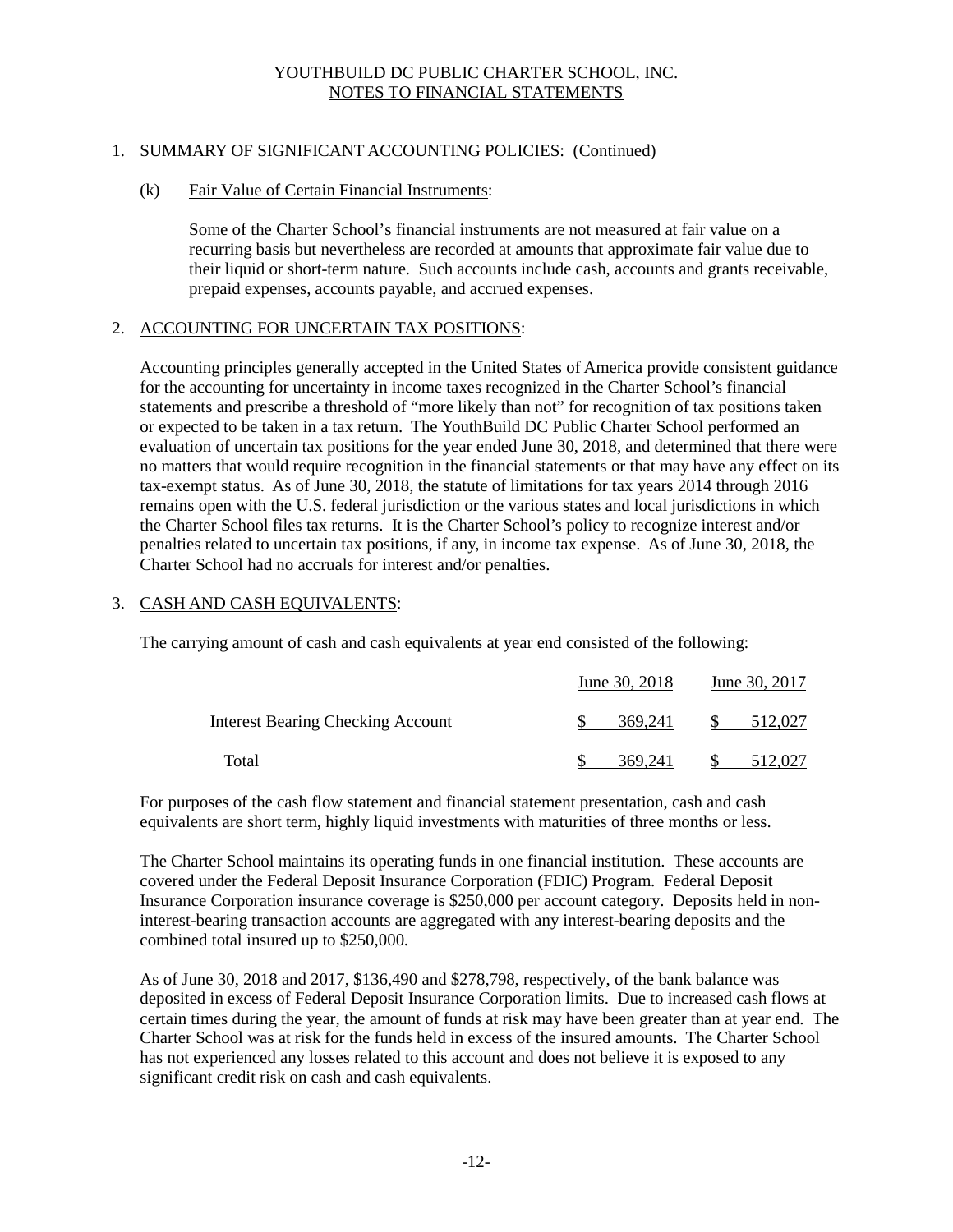## 4. ACCOUNTS AND GRANTS RECEIVABLE:

Accounts and grants receivable are current and considered to be fully collectible by management. Balances as of June 30, 2018 and 2017 consisted of the following:

|                                               |    | June 30, 2018 | June 30, 2017 |         |  |
|-----------------------------------------------|----|---------------|---------------|---------|--|
| <b>Accounts Receivable</b>                    |    |               |               |         |  |
| Reimbursable Expenses                         | \$ | 505           | \$            | 1,271   |  |
| <b>Flexible Spending</b>                      |    |               |               | 488     |  |
| Total                                         |    | 505           |               | 1,759   |  |
| <b>Grants Receivable</b>                      |    |               |               |         |  |
| <b>Adult Education and Family Literacy</b>    | \$ | 249,899       | \$            |         |  |
| AmeriCorps                                    |    | 63,751        |               | 86,671  |  |
| U.S. Department of Labor - YouthBuild Program |    | 18,534        |               | 23,340  |  |
| SOAR - Increasing Academic Quality            |    | 16,250        |               | 17,666  |  |
| <b>McKinney Homeless Assistance Act</b>       |    | 2,034         |               |         |  |
| Total                                         |    | 350,468       |               | 127.677 |  |

The Charter School's accounts and grants receivable consists of unsecured amounts due from funding sources whose ability to pay is subject to changes in general economic conditions. Because the Charter School does not require collateral, it is at credit risk for the amounts owed to it throughout the year and at year end.

Accounts and grants receivable are stated at the amount management expects to collect from outstanding balances. Management provides for probable uncollectable amounts through a provision for bad debt expense and an adjustment to a valuation allowance based on its assessment of the current status of individual accounts. Balances that are still outstanding after management has used reasonable collection efforts are written off through a charge to the valuation allowance and a credit to accounts or grants receivable. Management believes that an allowance was not required based on its evaluation of collectability of receivables for the years ended June 30, 2018 and 2017.

Trade receivables related to program service fees are recognized as revenue on the accrual basis of accounting at the time the program activity has occurred. Credit is extended for a period of 60 days with no interest accrual at which time payment is considered delinquent. Trade receivables are written off as uncollectable once management determines that available collection efforts have been exhausted.

## 5. FIXED ASSETS:

Furniture and equipment are recorded at cost, or in the case of contributed property at the fair market value at the date of contribution. If an expenditure in excess of \$1,000 results in an asset having an estimated useful life which extends substantially beyond the year of acquisition, the expenditure is capitalized at cost and depreciated over the estimated useful lives of the assets. When assets are retired, or otherwise disposed of, the cost and related accumulated depreciation is removed from the accounts and any resulting gain or loss is reflected in income for the period.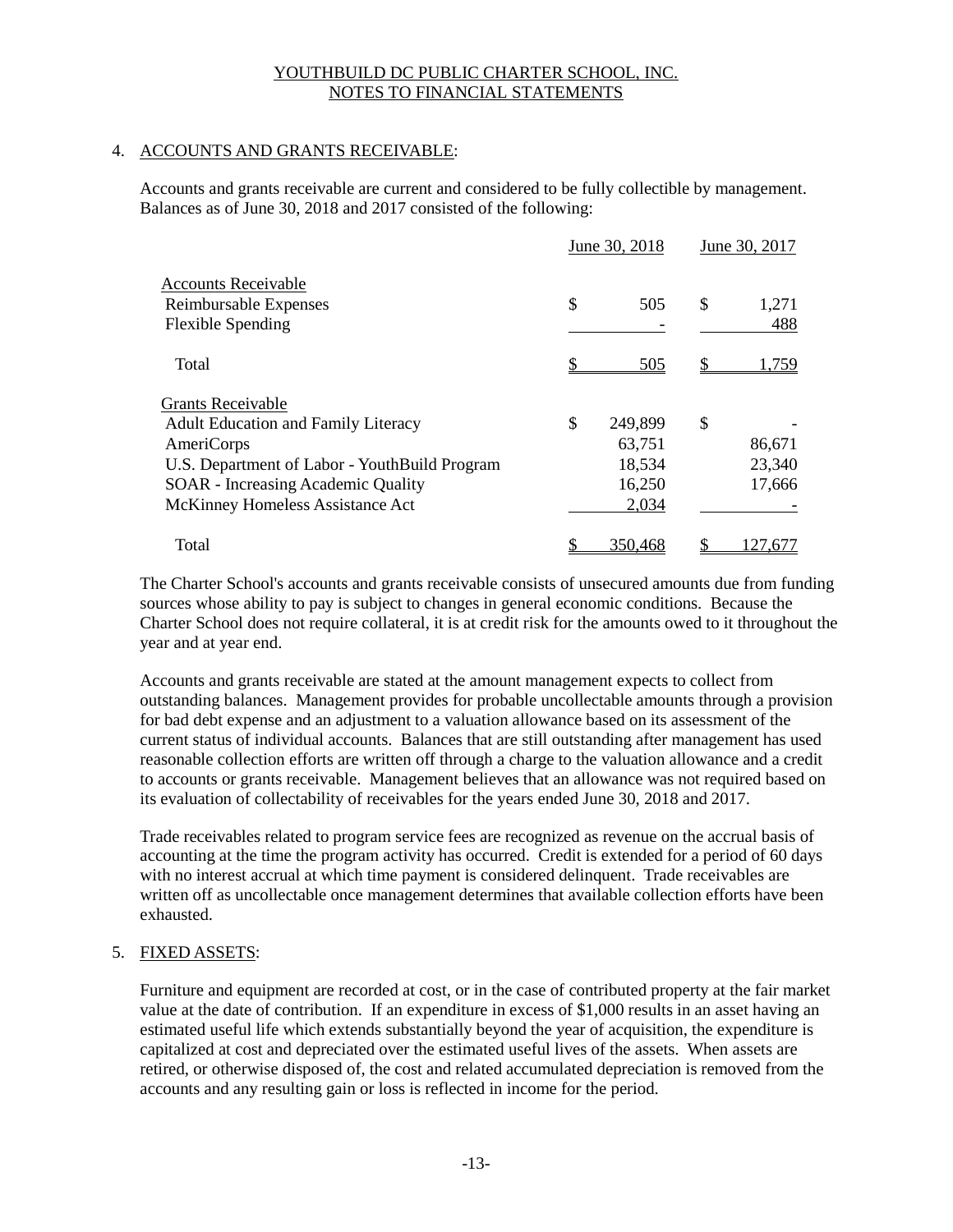## 5. FIXED ASSETS: (Continued)

Depreciation has been provided on the straight-line method over the estimated useful lives of the assets. Depreciation expense for the years ended June 30, 2018 and 2017 was \$11,921 and \$19,488, respectively. Maintenance and repairs are charged to expenses as incurred. Major classifications of fixed assets and their estimated useful lives are as summarized below:

#### June 30, 2018

|                                                                                    | Depreciable<br>Life                       | Cost                                        | Accumulated<br>Depreciation               |    | Net Book<br>Value              |
|------------------------------------------------------------------------------------|-------------------------------------------|---------------------------------------------|-------------------------------------------|----|--------------------------------|
| <b>Computer Equipment</b><br>Office Equipment                                      | 3 Years<br>5 Years                        | \$<br>78,929<br>124,396                     | \$<br>67,313<br>122,478                   | \$ | 11,616<br>1,918                |
| Total                                                                              |                                           | 203,325                                     | 189,791                                   | S  | 13,534                         |
| June 30, 2017                                                                      | Depreciable<br>Life                       | Cost                                        | Accumulated<br>Depreciation               |    | Net Book<br>Value              |
| Leasehold Improvements<br><b>Computer Equipment</b><br>Office Equipment<br>Website | 14 Years<br>3 Years<br>5 Years<br>3 Years | \$<br>130,757<br>78,853<br>124,396<br>4,750 | \$<br>129,975<br>69,142<br>120,876<br>198 | \$ | 782<br>9,711<br>3,520<br>4,552 |
| Total                                                                              |                                           | 338,756                                     | 320,191                                   |    | 18,565                         |

## **Leasehold Improvement Abandonment**

During the year ending June 30, 2017, the Charter School agreed to relocate from its school facility at 3014 14<sup>th</sup> Street, NW, Washington, DC, to a building located at 3220 16<sup>th</sup> Street, NW, Washington, DC. The Charter School moved into this new location on July 21, 2017. As a result of this move, the Charter School has recognized a loss on the abandonment of leasehold improvements in its financial statements for the year ended June 30, 2017 in the amount of \$54,267. At June 30, 2017, the Charter School's financial statements reflected the cost of leasehold improvements of \$130,757 and accumulated depreciation of \$129,975. The remaining book value of \$782 represents one month of amortization for the month of July 2017.

## 6. DEFERRED RENT:

Accounting principles generally accepted in the United States of America require that rent expense, pursuant to a non-cancelable lease that includes fixed scheduled rent increases, be recorded on a straight-line basis over the term of the lease. The difference between this expense and the required lease payments is reflected as deferred rent in the accompanying statements of financial position. As more fully discussed in Note 11, the Charter School entered into a lease agreement for the rental of a school building located in Washington, DC, for two years, commencing on July 21, 2017, and expiring on July 20, 2019. Accordingly, future rent payments have been recorded as a liability to adjust the actual rent paid to conform to the straight-line basis. The balance of unamortized deferred rent at June 30, 2018, was \$4,098.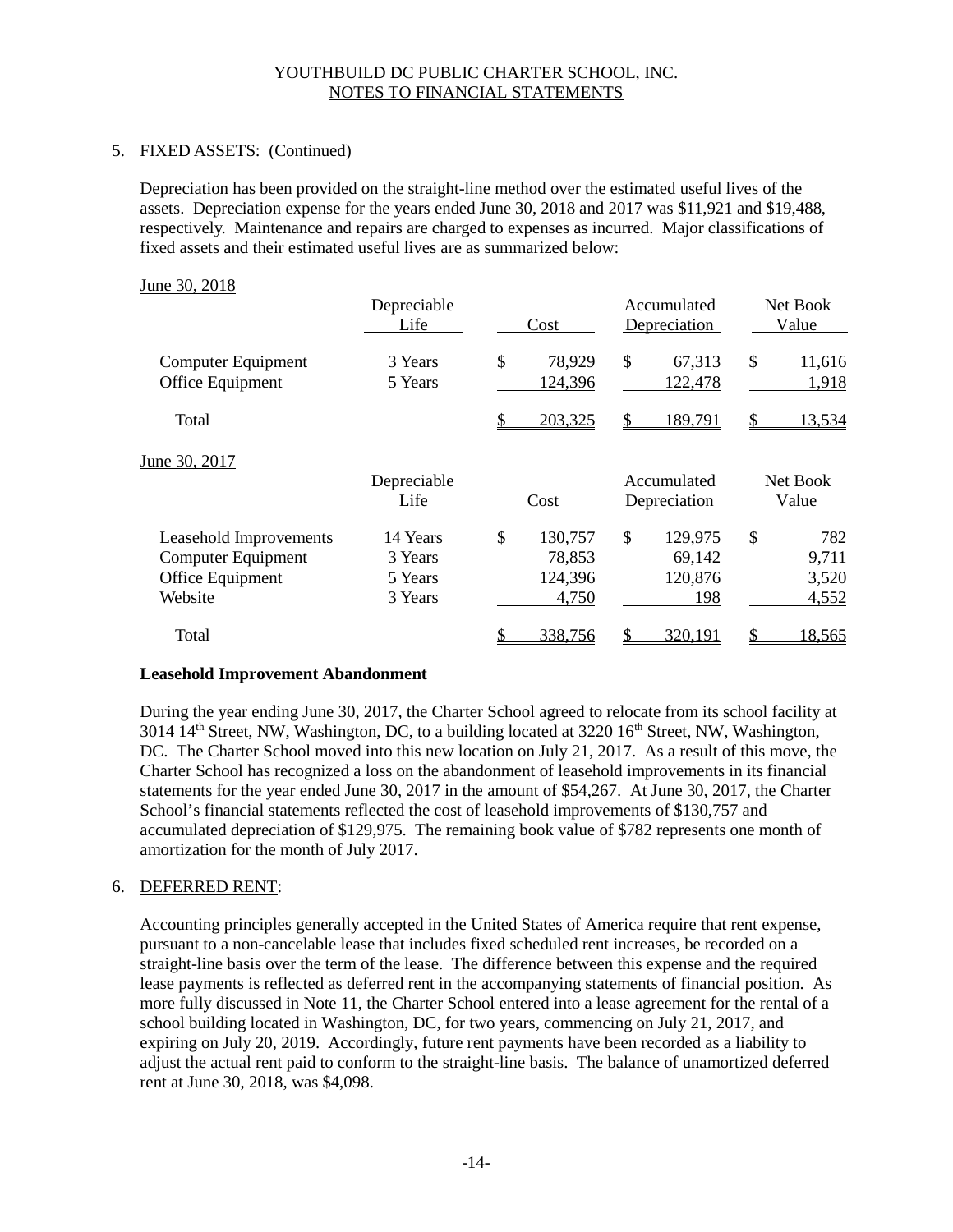## 7. REFUNDABLE ADVANCES:

The Charter School records cash receipts on grants in excess of costs incurred on grants as refundable advances until they are expended for the purposes of the grant, at which time they are recognized as unrestricted support. The balance of refundable advances as of June 30, 2018 and 2017 was \$1,760 and \$5,338, respectively.

## 8. DISTRICT OF COLUMBIA PUBLIC CHARTER SCHOOL BOARD CONTRACT:

The Charter School was approved by the District of Columbia Public Charter School Board to operate a charter school in the District of Columbia. The District of Columbia Public Charter School Board (DCPCSB) is responsible for the ongoing oversight of the Charter School's fiscal management and academic acceptability. The contract dated May 24, 2005, provides for a 15-year charter effective the date of first operation. If not renewed, the charter contract will expire on or about January 1, 2020. The charter contract may be renewed for successive 15-year periods if the DCPCSB deems that the YouthBuild DC Public Charter School is in compliance with its charter contract and District statutory provisions. In addition, in accordance with the Charter School Act, the DCPCSB is required to review YouthBuild DC Public Charter School's charter every five years, with the first such review having occurred in the spring of 2015. The DCPCSB may revoke (or not renew) a charter school contract if a school violates applicable law, materially violates the charter contract or fails to meet the student academic achievement expectations set forth in the charter contract. Consequently, management does not anticipate non-renewal or revocation of its charter.

As part of the agreement with the DCPCSB, the Charter School may be charged a public charter school fee, which is not to exceed one percent (.9% for the 17/18 school year) of the total revenues (less philanthropic and investment revenues) within the annual budget to cover the costs of undertaking the ongoing administrative responsibilities of the Board. For the years ended June 30, 2018 and 2017, the Charter School incurred \$28,770 and \$30,354, respectively, in administrative fees.

The charter contract provides that the YouthBuild DC Public Charter School may educate up to a predetermined number of students. However, this enrollment limit may be raised upon notification to and acceptance by the DCPCSB. The Charter School enrollment ceiling for the years ended June 30, 2018 and 2017, was not permitted to be greater than 115 students. Audit enrollment for the 2017/2018 year averaged between 112 and 115 students and enrollment for the 2016/2017 year averaged between 77 and 115 students.

# 9. PER-PUPIL FUNDING ALLOCATION:

The Charter School receives local funding from the District of Columbia in the form of per-pupil educational allotments and facility allowances. This funding is based on the equivalent number of full-time students and is determined annually. For the year ended June 30, 2018, the per-student rate was \$14,770 for the educational allotment and \$3,193 for the facility allowance. For the year ended June 30, 2017, the per-student rate was \$13,942 for the educational allotment and \$3,124 for the facility allowance. Additional allotments were made for Special Education Services and English as a Second Language.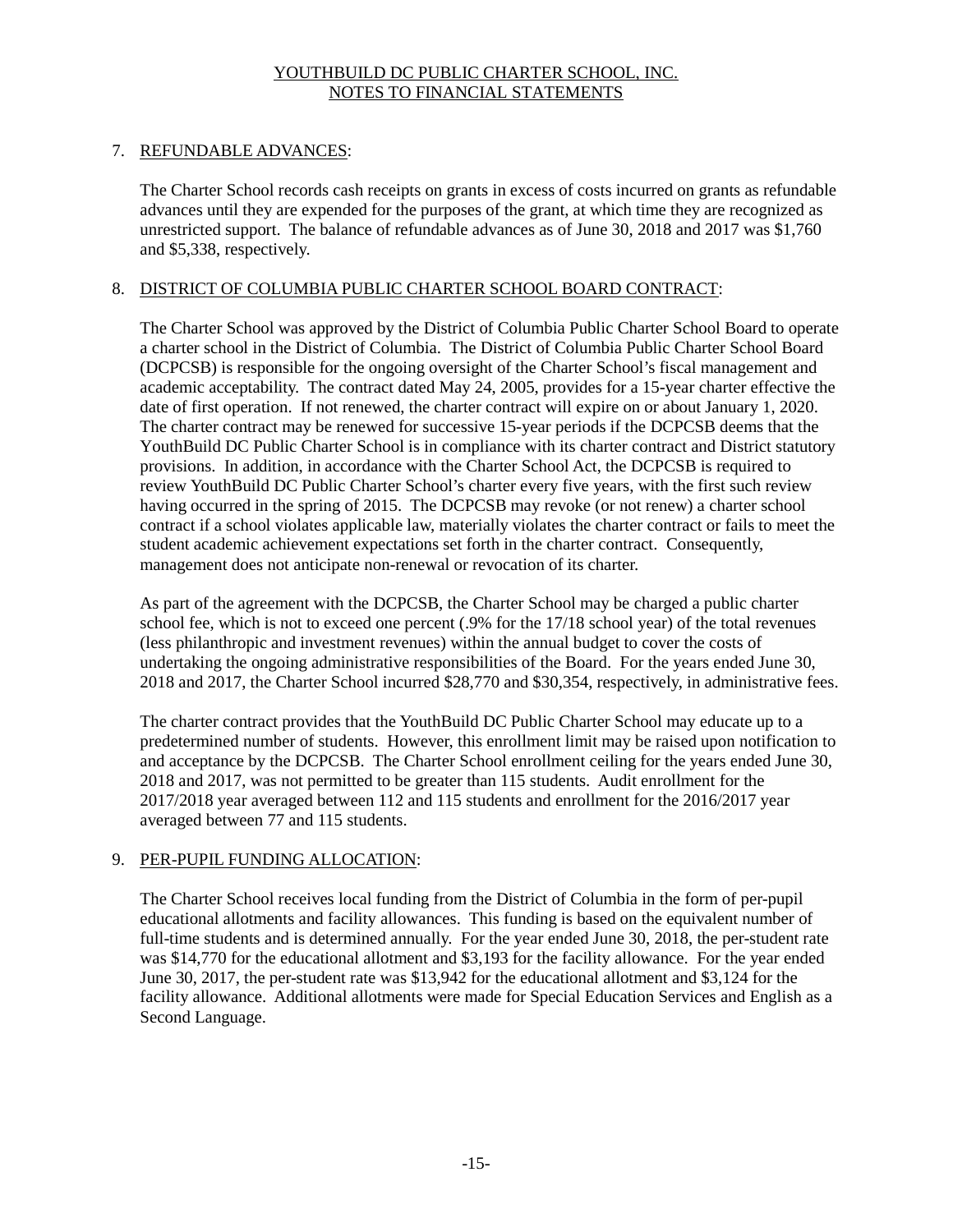# 9. PER-PUPIL FUNDING ALLOCATION: (Continued)

Per-pupil funding for the years ended June 30, 2018 and 2017 were as follows:

|                                        | June 30, 2018 | June 30, 2017 |  |  |
|----------------------------------------|---------------|---------------|--|--|
| Grade Level - Alternative              | 1,698,559     | 1,603,339     |  |  |
| <b>Special Education</b>               | 272,672       | 233,180       |  |  |
| English as a Second Language           | 85,441        | 90,140        |  |  |
| <b>Facilities Allowance</b>            | 367,164       | 359,260       |  |  |
| One Time Increase in Per Pupil Funding | 40,396        |               |  |  |
| Total                                  |               |               |  |  |

## 10. FEDERAL ENTITLEMENTS AND GRANTS:

During the years ended June 30, 2018 and 2017, the Charter School participated in the following federal award programs:

|                                             |    | June 30, 2018 |    | June 30, 2017 |  |
|---------------------------------------------|----|---------------|----|---------------|--|
| <b>Adult Education and Family Literacy</b>  | \$ | 426,750       | \$ |               |  |
| SOAR - Increasing Academic Quality          |    | 117,161       |    | 91,220        |  |
| Department of Labor - YouthBuild Program    |    | 89,682        |    | 604,971       |  |
| AmeriCorps                                  |    | 69,901        |    | 51,691        |  |
| Individuals with Disabilities Education Act |    | 13,212        |    |               |  |
| McKinney Homeless Assistance Act            |    | 2,034         |    |               |  |
| District of Columbia - Vocational Education |    |               |    | 1,586         |  |
| Total                                       |    | 718.740       |    | 749.468       |  |

YouthBuild is a youth and community development program that simultaneously addresses several core issues facing low-income communities: housing, education, employment, crime prevention, and leadership development.

The YouthBuild model balances in-school learning, geared toward a high school diploma or passing the General Education Development (GED) test, and construction skills training, geared toward a career placement for the youth. The in-school component is an alternative education program that assists youth who are often significantly behind in basic skills to obtain a high school diploma or GED credential. The primary target populations for YouthBuild are high school dropouts that may also be adjudicated youth, youth aging out of foster care, and other at-risk youth populations. The YouthBuild model enables these youth to access the education they need to move on to post-secondary and highgrowth, high demand jobs which will enable them to prosper in the  $21<sup>st</sup>$  century economy. The funding for this grant is authorized by Subtitle D of Title I of the Workforce Investment Act (WIA).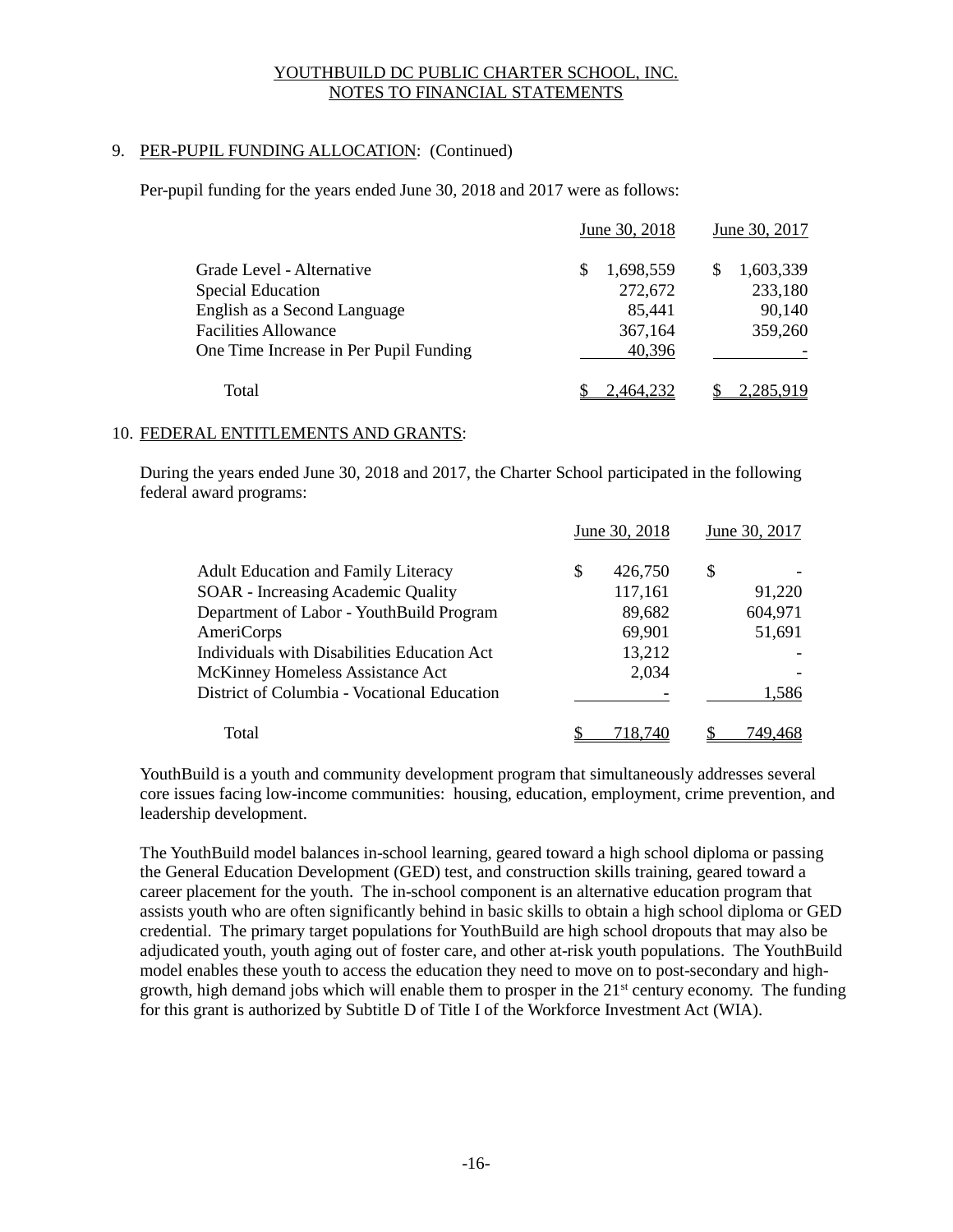## 11. COMMITMENTS:

## **Building Lease - 3014 14th Street, NW**

The YouthBuild DC Public Charter School originally entered into a sublease agreement with the Latin American Youth Center effective for a one-year period commencing on July 1, 2006, and ending on June 30, 2007, for the rental of a building located at  $3014 \, 14$ <sup>th</sup> Street, NW, Washington, DC. This lease was renewed on July 1, 2007, for an additional two-year period through June 30, 2009.

During July 2008, the YouthBuild DC Public Charter School executed an amendment to the current lease agreement which was to expire on June 30, 2009, by extending the lease term until June 30, 2023. The lease amendment increased the rented square footage from 6,962 square feet to 12,006 square feet and increased the monthly rental payment to \$22,000 per month effective July 1, 2008, with yearly increases of 3%. On April 8, 2016, the Latin American Youth Center provided a rent reduction of \$6,000 per month for the period of July 1, 2016, through June 30, 2017. As of June 30, 2017, the Charter School was paying a reduced monthly lease payment of \$20,269, however this lease payment was scheduled to escalate to a monthly payment of \$27,869 effective July 1, 2017.

The Charter School is obligated to pay a proportion of the annual increase in operating cost of the leased property in the event the landlord bills for such costs. Rental expense for the years ended June 30, 2018 and 2017 was \$74,383 and \$243,230, respectively. During the month of July 2017, the Charter School terminated their lease agreement for the rental of a building located at  $3014 \, 14<sup>th</sup>$ Street, NW, Washington, DC. This lease was originally scheduled to expire on June 30, 2023. The Charter School paid the Latin American Youth Center \$196,473 as a result of the early lease termination during the year ended June 30, 2018.

# **Building Lease - 3220 16th Street, NW**

The YouthBuild DC Public Charter School entered into a lease agreement with the Holy Spirit Association for the Unification of World Christianity for the rental of 11,000 square feet of a building located at 3220 16<sup>th</sup> Street, NW, Washington, DC. This lease commenced on July 21, 2017, for a twoyear term ended July 20, 2019. This lease requires monthly lease payments of \$24,063 in year one and increases to \$24,784 in year two. The Charter School is obligated to pay a proportion of the annual increase in operating cost of the leased property. Rental expense related to this lease for the year ended June 30, 2018, was \$300,767. Future minimum rental lease payment requirements for the next two years net of deferred rent are as follows:

| Year Ending June 30, | Rent<br>Obligation      | Rent<br>Abatement  | Net<br>Obligation |                   |  |  |  |
|----------------------|-------------------------|--------------------|-------------------|-------------------|--|--|--|
| 2018<br>2019         | \$<br>293,082<br>15,757 | \$<br>3,865<br>233 | S                 | 296,947<br>15,990 |  |  |  |
| Total                | 308,839                 | 4.098              |                   | 312.937           |  |  |  |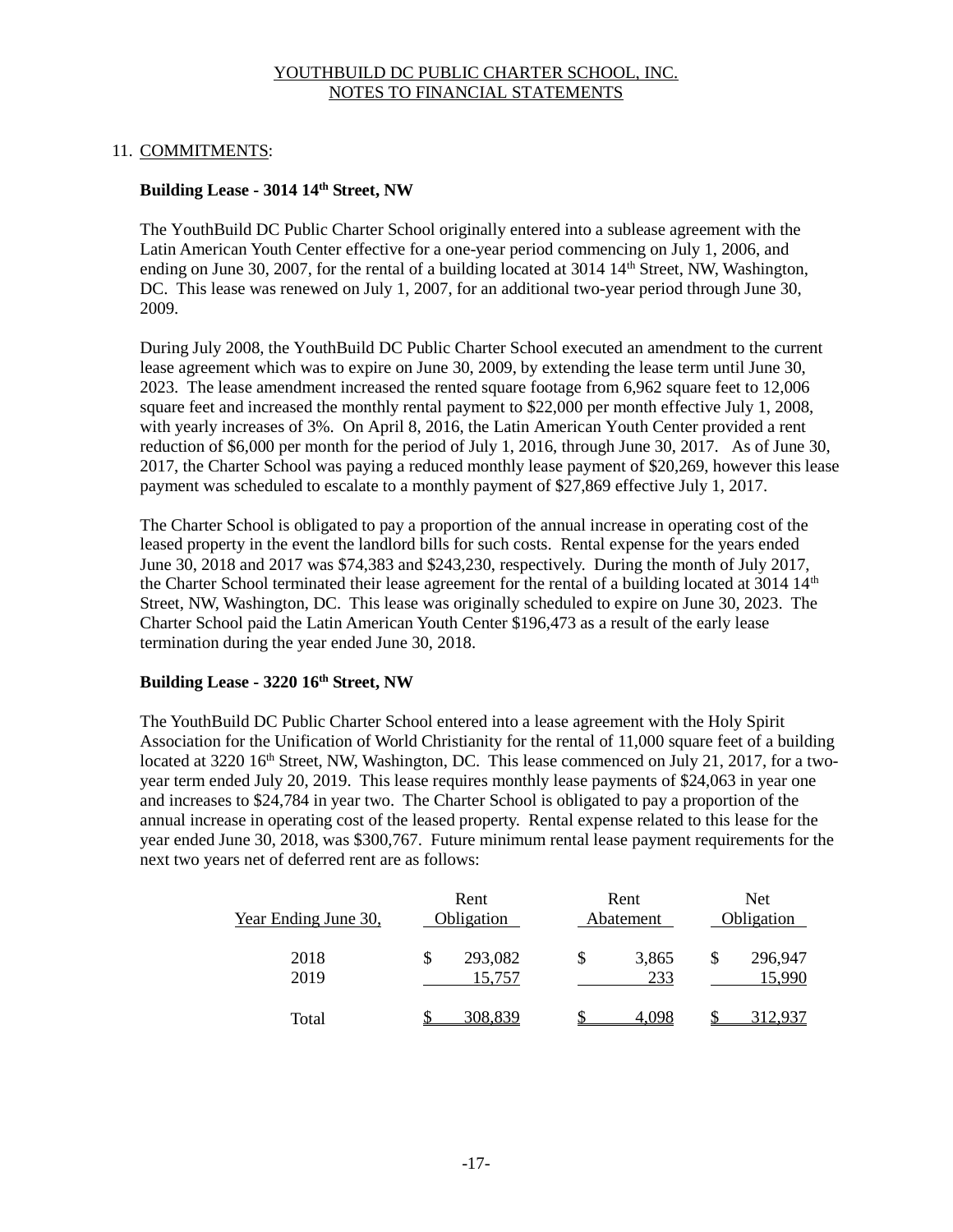## 11. COMMITMENTS: (Continued)

## **Copier Lease**

The Charter School entered into an operating lease with Wells Fargo Financial Leasing, Inc., on September 8, 2015, for the rental of a Copystar 4551CI photocopier. This lease calls for thirty-sixty (36) monthly payments of \$399 commencing on September 10, 2015. Rental expense for the years ending June 30, 2018 and 2017, was \$5,363 and \$5,219, respectively. Future minimum payments due under this lease are as follows:

| Year Ended June 30, |  |
|---------------------|--|
| 2019                |  |
| Total               |  |

## 12. RELATED PARTY TRANSACTIONS:

#### **Latin American Youth Center**

The YouthBuild DC Public Charter School was formed as a not-for-profit corporation on October 7, 2004, by the Latin American Youth Center, a separate  $501(c)(3)$  organization. Prior to its formation, the YouthBuild DC Public Charter School operated as a separate program of the Latin American Youth Center.

The Latin American Youth Center received a grant from the U.S. Department of Housing and Urban Development to assist in the operations of the YouthBuild Program. Various transactions occurred during the year between the two organizations including the following:

- a) Office space was subleased by the Charter School from the Latin American Youth Center. During the year ended June 30, 2018, the Charter School paid monthly payments in the amount of \$27,057. Rent expense to the Latin American Youth Center for the years ended June 30, 2018 and 2017, was \$74,383 and \$243,230, respectively.
- b) The Charter School terminated their lease for the rental of a building located at  $3014\,14<sup>th</sup>$ Street, NW, Washington DC. During the year ended June 30, 2018, the Charter School paid the Latin American Youth Center \$196,473 as a result of the early lease termination.

## **Contributions**

The National Chapter of YouthBuild USA gave various grants to the YouthBuild DC Public Charter School during the years ended June 30, 2018 and 2017.

Total grants were as follows:

|                                                                      | June 30, 2018 | June 30, 2017 |  |  |  |  |
|----------------------------------------------------------------------|---------------|---------------|--|--|--|--|
| <b>National and Community Service -</b><br>Passed Through AmeriCorps | 69.901        | 51.691        |  |  |  |  |
| Total                                                                | 69.901        | 51.691        |  |  |  |  |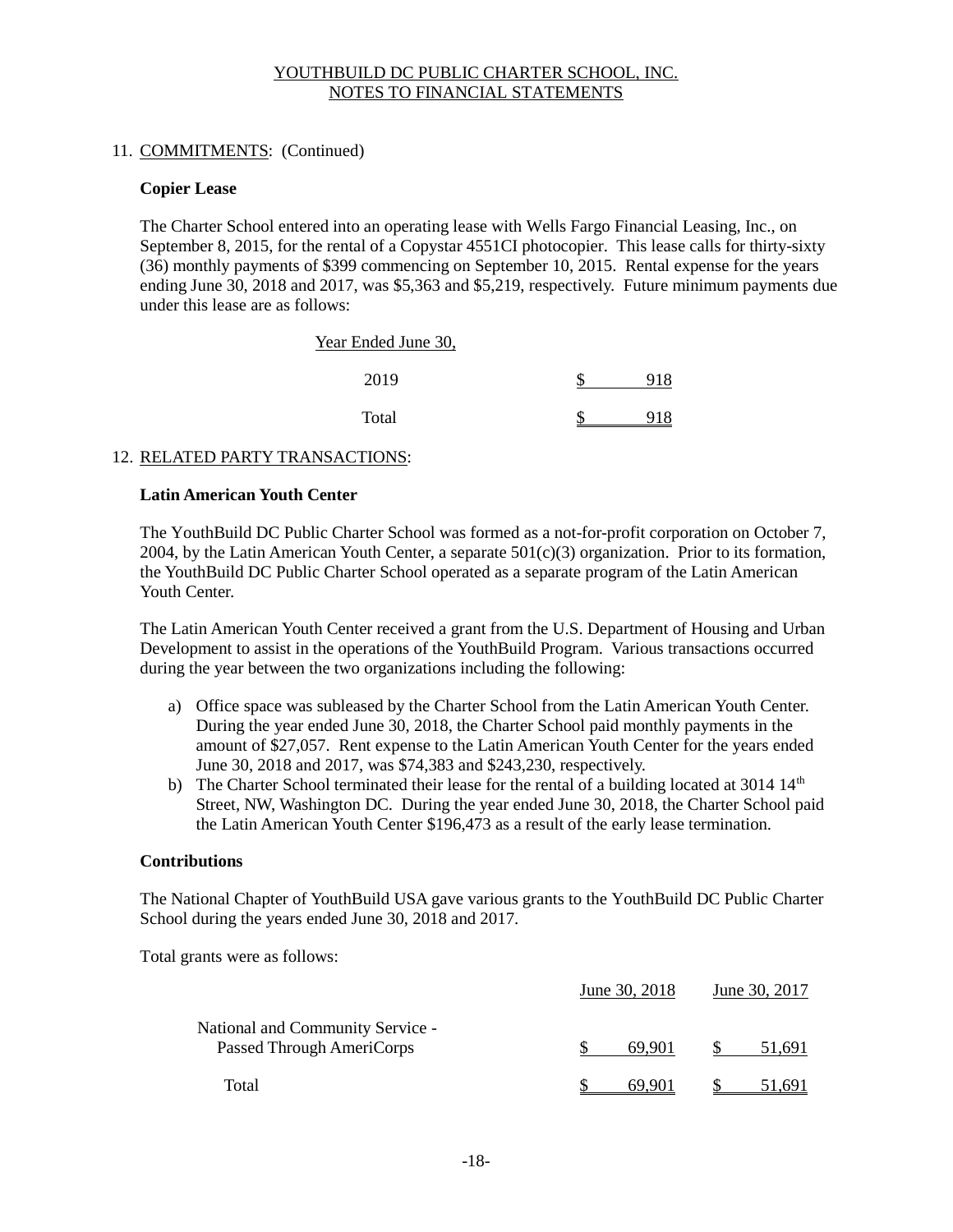#### 13. CONCENTRATIONS:

#### **Revenues**

Based on the nature and purpose of the YouthBuild DC Public Charter School, significant revenues are received through parties interested in helping out-of-school youth. The Charter School receives public funds from the DC government based on the number of students they enroll according to the Uniform Per Student Funding Formula developed by the Mayor and City Council. This per pupil allocation is supplemented with extra funds for students with special needs. During the years ended June 30, 2018 and 2017, seventy-seven percent (77%) and seventy-five percent (75%), respectively, of total support was received from the District of Columbia in the form of per pupil funding. In addition, twenty percent (20%) was received as a federal grant under the YouthBuild Program for the year ended June 30, 2017.

The Charter School is limited to enrolling students that are residents of the District of Columbia. As a DC Public Charter School, the School must compete for students against the DC Public School system as well as other DC Public Charter Schools.

## 14. CONTINGENCIES:

The YouthBuild DC Public Charter School was granted its charter by the District of Columbia Public Charter School Board and the District of Columbia Board of Education, authorized under the District of Columbia School Reform Act of 1995, Public Law 104-134, as amended. The Charter School has no reason to believe that this relationship will be discontinued in the foreseeable future. However, any interruption of this relationship (i.e., the failure to continue this charter authorization or withholding funds) could adversely affect ability to finance ongoing operations.

The Charter School depends on per pupil allocations, grants, and contributions for a significant portion of its revenues. The ability of the sources of revenues to continue giving amounts comparable with prior years may be dependent upon future economic conditions and continued deductibility for income tax purposes of grants and contributions to the Charter School. While the Charter School's board of directors and management believe the Charter School has the resources to continue its programs, its ability to do so, and the extent to which it continues, may be dependent on the above factors.

Laws and regulations governing charter schools are complex and subject to interpretation. The Charter School believes that it is in compliance with all applicable laws and regulations and is not aware of any pending or threatened investigations involving allegations of potential wrongdoing. Therefore, no provision has been recorded in the accompanying financial statements for such contingencies. The viability of public charter schools and funding for these schools is dependent on the consensus of current and future administration of the District of Columbia Government. Any future change in dynamics could adversely affect the operations of public charter schools.

## 15. SUBSEQUENT EVENTS:

## **Financial Statement Preparation**

In preparing these financial statements, management has evaluated events and transactions for potential recognition or disclosure through November 29, 2018, the date the financial statements were available to be issued, and has determined that no adjustments are necessary to the amounts reported in the accompanying financial statements.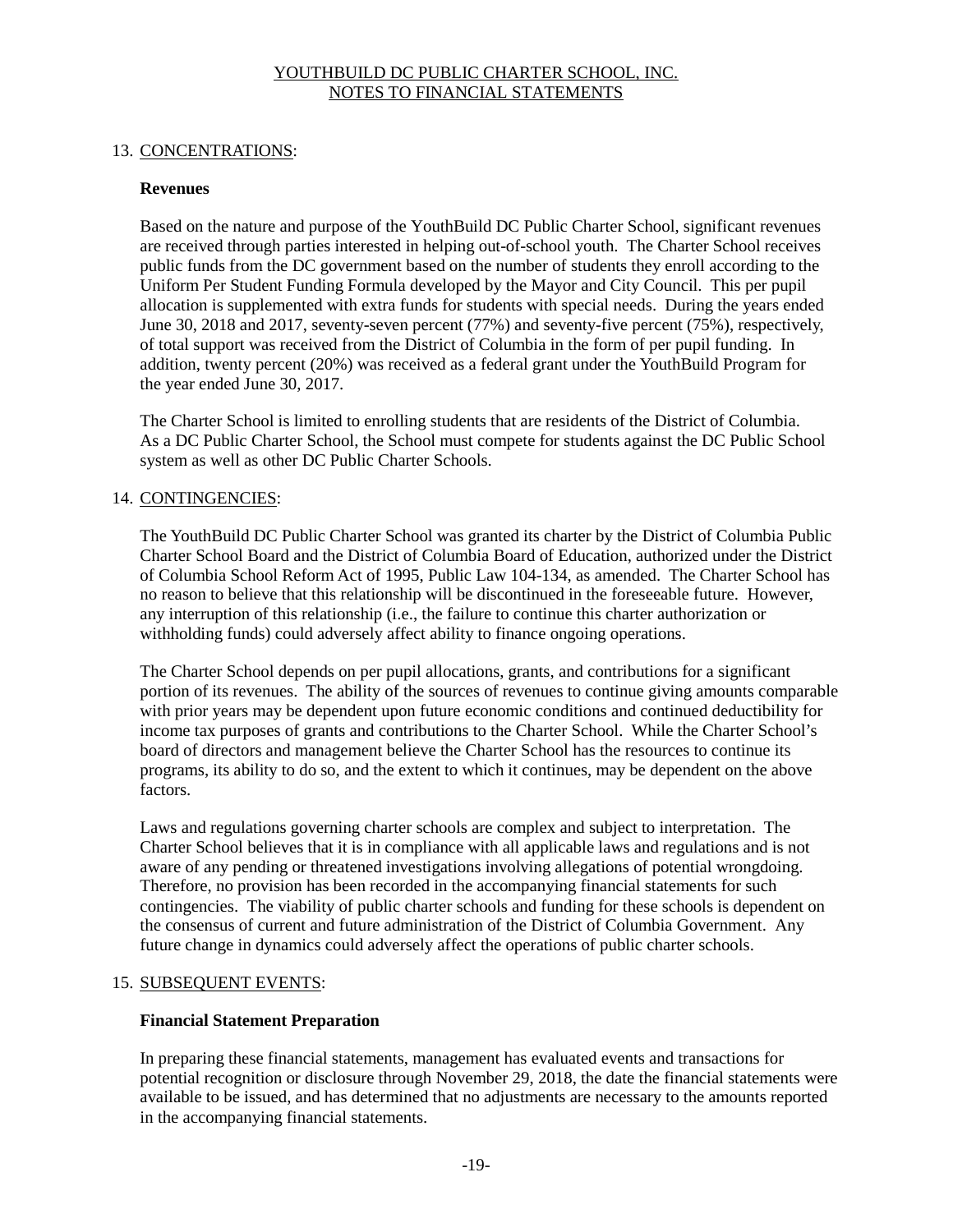## 15. SUBSEQUENT EVENTS: (Continued)

## **Enrollment**

The student enrollment ceiling for the 2018/2019 school year was increased to one hundred and twenty-two (122) students. This is an increase from the 2017/2018 enrollment ceiling of one hundred and fifteen (115) students.

## 16. FUNDRAISING:

During the years ended June 30, 2018 and 2017, expenses incurred for the purpose of fundraising were \$6,561 and \$6,226, respectively.

## 17. ADVERTISING:

Advertising was conducted for the purpose of promoting open enrollment and student recruiting to the Charter School and to provide outreach to the community. In addition, advertising costs were incurred for the purpose of teacher recruiting. Advertising costs and recruiting costs are expensed when incurred. Direct advertising expenses were \$3,667 and \$12,172 for the years ended June 30, 2018 and 2017, respectively.

## 18. RETIREMENT PLAN:

## **401(k) Plan**

The YouthBuild DC Public Charter School provides pension benefits for its employees through a defined contribution 401(k) retirement plan which is currently administered by John Hancock. In a defined contribution plan, benefits depend solely on amounts contributed to the plan plus investment earnings. Provisions of the plan allow for the employees to contribute up to the statutory limits set by the Internal Revenue Code.

Through the calendar year ended December 31, 2015, the Charter School was required to make employer non-elective safe harbor contributions of 3% of annual employee compensation for employees with one or more years of employment. Authorized entry dates into the plan were the next calendar month following the date that the eligibility requirements are met.

Effective January 1, 2016, the Charter School elected to discontinue the employer non-elective safe harbor contribution and adopt a discretionary matching allocation formula for all employees that meet one full month of service. Whether a match is to be made and the percentage limitation for such match is determined on an annual calendar year basis.

Participants are 100% vested in their contributions and the 3% employer safe harbor contribution. There is no unfunded past service liability. The Charter School's contributions for the years ended June 30, 2018 and 2017 were \$15,656 and \$15,376, respectively.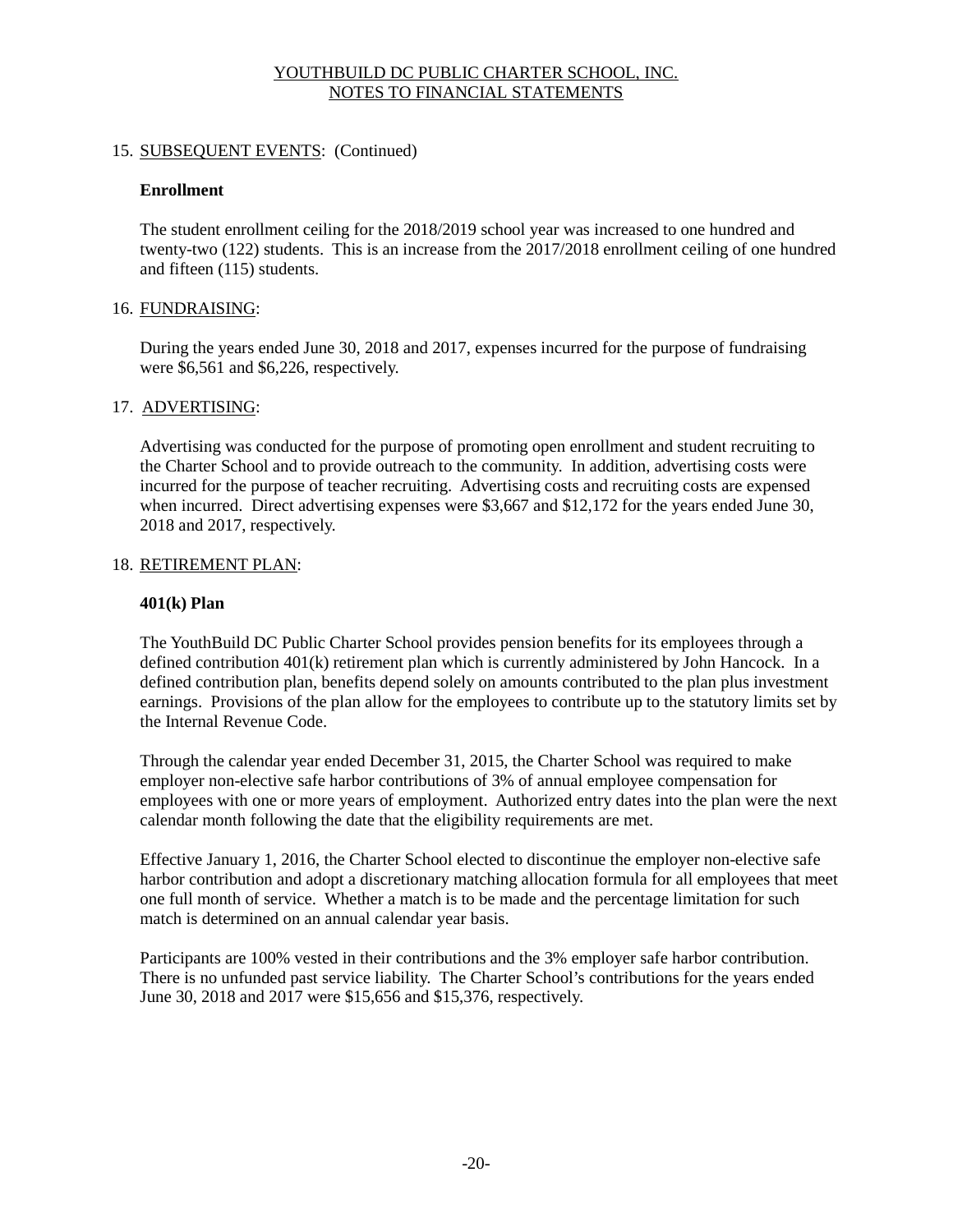#### 19. EMPLOYEE BENEFITS:

The cost of fringe benefits incurred for the years ended June 30, 2018 and 2017 consisted of the following:

|                               | June 30, 2018 | June 30, 2017 |        |  |  |
|-------------------------------|---------------|---------------|--------|--|--|
| Social Security/Medicare      | \$<br>89,426  | \$            | 83,167 |  |  |
| <b>Health Insurance</b>       | 100,226       |               | 76,609 |  |  |
| Life and Disability Insurance | 6,481         |               | 5,717  |  |  |
| Retirement                    | 15,656        |               | 15,376 |  |  |
| Unemployment                  | 17,792        |               | 12,672 |  |  |
| <b>Workers Compensation</b>   | 17,976        |               | 17,689 |  |  |
| Total                         | 247.557       |               |        |  |  |

#### **Flexible Benefits Plan**

The Charter School adopted a Section 125 Flexible Benefits Plan (Cafeteria Plan). Under this plan, employees are permitted to use pre-tax benefit dollars through payroll deduction to pay for health and dental insurance premiums, and dependent care expenses.

#### **Educational Assistance Program**

The Charter School adopted a Section 127 Employee's Educational Assistance Program. Under this plan, payments up to an amount of \$5,250 paid on behalf of an employee for tuition, fees, books and supplies are considered to be a tax free benefit.

#### 20. OCCUPANCY COST:

The cost of occupancy for the years ended June 30, 2018 and 2017 consisted of the following:

|                              | June 30, 2017<br>June 30, 2018 |         |    |         |  |  |  |  |
|------------------------------|--------------------------------|---------|----|---------|--|--|--|--|
| Rent                         | \$                             | 375,150 | \$ | 243,230 |  |  |  |  |
| Janitorial Services/Supplies |                                | 46,020  |    | 42,120  |  |  |  |  |
| Depreciation - Leasehold     |                                | 782     |    | 9,383   |  |  |  |  |
| Maintenance and Repair       |                                | 5,073   |    | 6,459   |  |  |  |  |
| <b>Utilities</b>             |                                | 8,173   |    | 11,173  |  |  |  |  |
| Storage                      |                                | 2,494   |    | 2,188   |  |  |  |  |
| Pest Control                 |                                | 85      |    | 340     |  |  |  |  |
| Security                     |                                | 929     |    |         |  |  |  |  |
| Total                        | \$                             | 438,706 |    | 314,893 |  |  |  |  |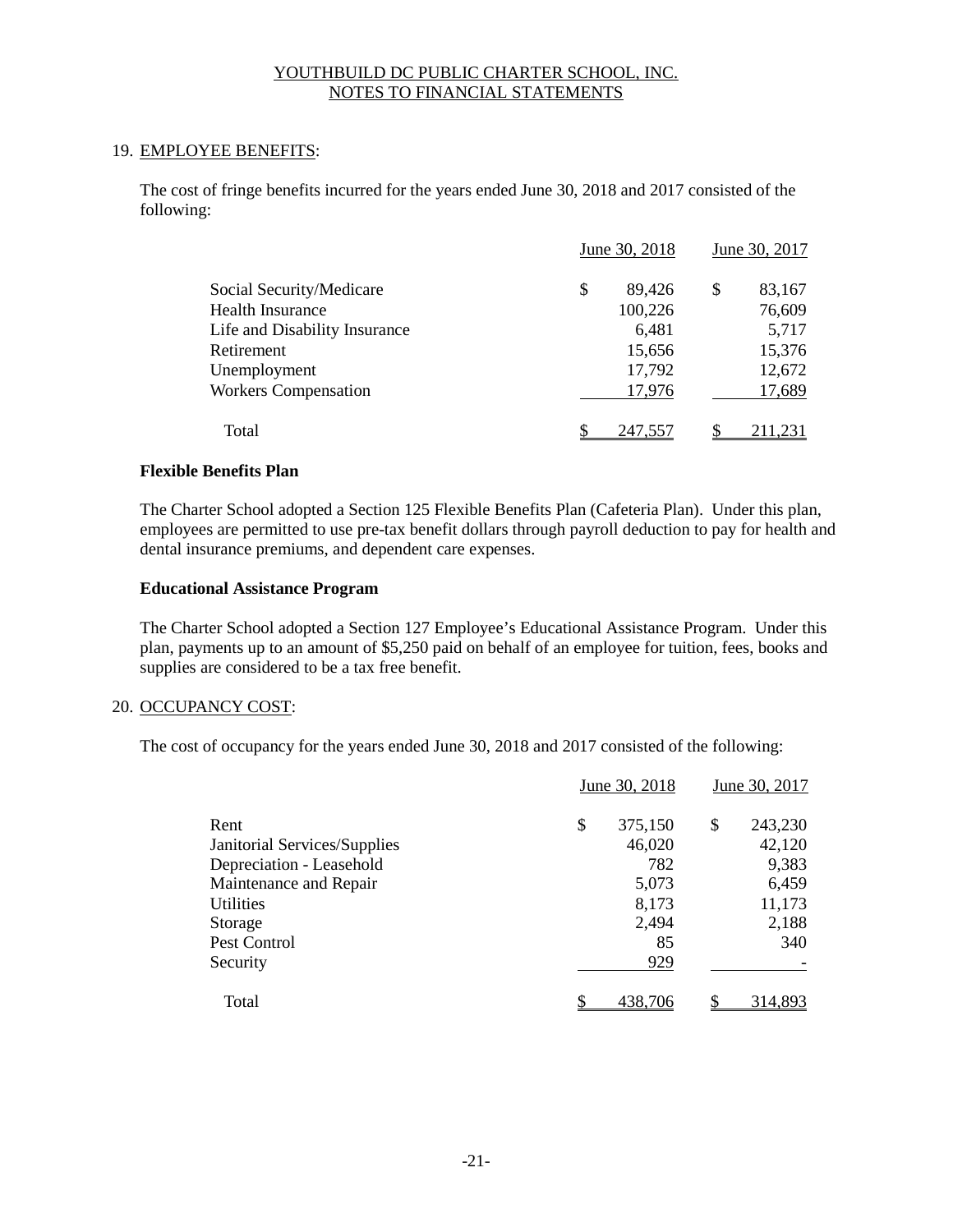#### YOUTHBUILD DC PUBLIC CHARTER SCHOOL, INC. COMPARATIVE SCHEDULES OF FUNCTIONAL EXPENSES FOR THE YEARS ENDED JUNE 30, 2018 AND 2017

|                                                  |                          | June 30, 2018           |         |              |                               |               |                          |               |           | June 30, 2017 |                         |    |                               |      |                          |  |  |  |
|--------------------------------------------------|--------------------------|-------------------------|---------|--------------|-------------------------------|---------------|--------------------------|---------------|-----------|---------------|-------------------------|----|-------------------------------|------|--------------------------|--|--|--|
|                                                  | Total                    | Educational<br>Services |         |              | General and<br>Administrative |               | Fundraising              |               | Total     |               | Educational<br>Services |    | General and<br>Administrative |      | Fundraising              |  |  |  |
| Personnel, Salaries and Benefits:                |                          |                         |         |              |                               |               |                          |               |           |               |                         |    |                               |      |                          |  |  |  |
| Principal/Executive Salaries                     | 140,521<br>S.            | $\mathbb{S}$            | 98,364  | \$           | 38,218                        | -S            | 3,939                    | \$            | 142,858   | \$            | 100,000                 | \$ | 38,769                        | \$   | 4,089                    |  |  |  |
| Teachers' Salaries                               | 436,302                  |                         | 436,302 |              |                               |               |                          |               | 397,055   |               | 397,055                 |    |                               |      |                          |  |  |  |
| <b>Workforce Training</b>                        | 322,780                  |                         | 322,780 |              |                               |               |                          |               | 293,494   |               | 293,494                 |    |                               |      |                          |  |  |  |
| <b>Support Services</b>                          | 190,819                  |                         | 190,819 |              |                               |               |                          |               | 193,317   |               | 193,317                 |    |                               |      |                          |  |  |  |
| <b>Clerical Services</b>                         | 41,614                   |                         | 31,211  |              | 10,403                        |               |                          |               | 39,451    |               | 29,588                  |    | 9,863                         |      |                          |  |  |  |
| <b>Business Operations Salaries</b>              | 51,082                   |                         | 38,312  |              | 12,770                        |               |                          |               | 54,062    |               | 38,571                  |    | 15,491                        |      |                          |  |  |  |
| <b>Employee Benefits</b>                         | 140,339                  |                         | 132,590 |              | 7,282                         |               | 467                      |               | 115,392   |               | 108,366                 |    | 6,605                         |      | 421                      |  |  |  |
| <b>Payroll Taxes</b>                             | 107,218                  |                         | 101,297 |              | 5,564                         |               | 357                      |               | 95,839    |               | 90,003                  |    | 5,486                         |      | 350                      |  |  |  |
| Leased Employees and Temporary Help              | 2,110                    |                         |         |              | 2,110                         |               |                          |               | 1,893     |               |                         |    | 1,893                         |      |                          |  |  |  |
| <b>Staff Development Costs</b>                   | 10,819                   |                         | 10,819  |              |                               |               | $\overline{\phantom{a}}$ |               | 6,748     |               | 6,748                   |    |                               |      | $\overline{\phantom{a}}$ |  |  |  |
| Other Staff Related Expenses                     | 9,957                    |                         | 9,407   |              | 517                           |               | 33                       |               | 5,598     |               | 5,258                   |    | 320                           |      | 20                       |  |  |  |
| Total Personnel, Salaries and Benefits           | 1,453,561                | \$1,371,901             |         |              | 76,864                        |               | 4,796                    |               | 1,345,707 | \$            | 1,262,400               |    | 78,427                        |      | 4,880                    |  |  |  |
| Direct Student Costs:                            |                          |                         |         |              |                               |               |                          |               |           |               |                         |    |                               |      |                          |  |  |  |
| <b>Student Supplies and Food</b>                 | 4,779<br>\$              | $\mathbb{S}$            | 4,779   | \$           |                               | $\mathcal{S}$ |                          | \$            | 3,814     | \$            | 3,814                   | \$ |                               | $\$$ |                          |  |  |  |
| <b>Textbooks and Subscriptions</b>               | 7,454                    |                         | 7,454   |              |                               |               |                          |               | 6,629     |               | 6,629                   |    |                               |      |                          |  |  |  |
| <b>Student Assessment Materials</b>              | 6,494                    |                         | 6,494   |              |                               |               |                          |               | 8,920     |               | 8,920                   |    |                               |      |                          |  |  |  |
| <b>Student Uniforms</b>                          | 15,837                   |                         | 15,837  |              |                               |               |                          |               | 22,826    |               | 22,826                  |    |                               |      |                          |  |  |  |
| <b>Contracted Instructional/Student Services</b> | 22,414                   |                         | 22,414  |              |                               |               |                          |               | 15,586    |               | 15,586                  |    |                               |      |                          |  |  |  |
| <b>Student Travel/Field Trips</b>                | 10,969                   |                         | 10,969  |              |                               |               |                          |               | 15,257    |               | 15,257                  |    |                               |      |                          |  |  |  |
| <b>Student Stipends</b>                          | 206,451                  |                         | 206,451 |              |                               |               |                          |               | 201,419   |               | 201,419                 |    |                               |      |                          |  |  |  |
| <b>Student Recruiting</b>                        | 3,667                    |                         | 3,667   |              |                               |               |                          |               | 11,902    |               | 11,902                  |    |                               |      |                          |  |  |  |
| Other Student Costs                              | 14,342                   |                         | 14,342  |              |                               |               |                          |               | 17,884    |               | 17,884                  |    |                               |      |                          |  |  |  |
| <b>Total Direct Student Costs</b>                | 292,407                  |                         | 292,407 |              |                               |               |                          |               | 304,237   |               | 304,237                 |    |                               |      |                          |  |  |  |
| <b>Occupancy Costs:</b>                          |                          |                         |         |              |                               |               |                          |               |           |               |                         |    |                               |      |                          |  |  |  |
| Rent                                             | 375,150<br>$\mathcal{S}$ | <sup>\$</sup>           | 354,435 | $\mathbb{S}$ | 19,466                        | $\mathbb{S}$  | 1,249                    | $\mathcal{S}$ | 243,230   | $\mathbb{S}$  | 228,420                 | \$ | 13,922                        | \$   | 888                      |  |  |  |
| Storage                                          | 2,494                    |                         | 2,356   |              | 130                           |               | 8                        |               | 2,188     |               | 2,055                   |    | 125                           |      | $\mathbf{R}$             |  |  |  |
| Utilities                                        | 8,173                    |                         | 7,722   |              | 424                           |               | 27                       |               | 11,173    |               | 10,492                  |    | 640                           |      | 41                       |  |  |  |
| Depreciation - Leasehold Improvement             | 782                      |                         | 739     |              | 40                            |               | 3                        |               | 9,383     |               | 8,812                   |    | 537                           |      | 34                       |  |  |  |
| Maintenance and Repairs                          | 5,158                    |                         | 4,874   |              | 267                           |               | 17                       |               | 6,799     |               | 6,385                   |    | 389                           |      | 25                       |  |  |  |
| <b>Contracted Building Services</b>              | 46,949                   |                         | 44,356  |              | 2,437                         |               | 156                      |               | 42,120    |               | 39,555                  |    | 2,411                         |      | 154                      |  |  |  |
| <b>Total Occupancy Costs</b>                     | 438,706                  |                         | 414,482 |              | 22,764                        |               | 1,460                    |               | 314,893   |               | 295,719                 |    | 18,024                        |      | 1,150                    |  |  |  |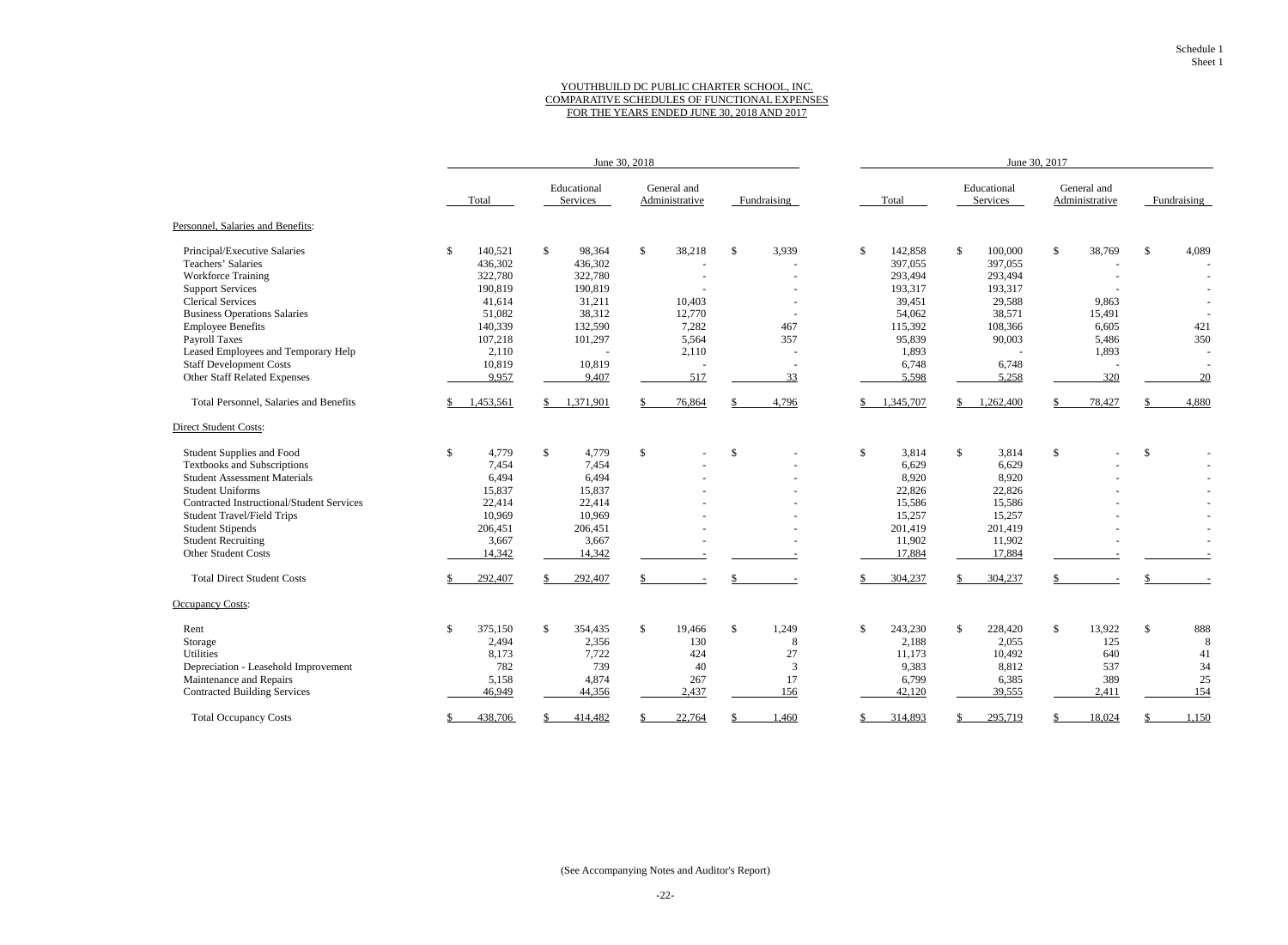#### YOUTHBUILD DC PUBLIC CHARTER SCHOOL, INC. COMPARATIVE SCHEDULES OF FUNCTIONAL EXPENSES FOR THE YEARS ENDED JUNE 30, 2018 AND 2017

|                                         |              | June 30, 2018 |              |                         |              |                               |              |             |              |           | June 30, 2017 |                         |                               |         |    |                          |  |  |
|-----------------------------------------|--------------|---------------|--------------|-------------------------|--------------|-------------------------------|--------------|-------------|--------------|-----------|---------------|-------------------------|-------------------------------|---------|----|--------------------------|--|--|
|                                         |              | Total         |              | Educational<br>Services |              | General and<br>Administrative |              | Fundraising |              | Total     |               | Educational<br>Services | General and<br>Administrative |         |    | Fundraising              |  |  |
| Office Expenses:                        |              |               |              |                         |              |                               |              |             |              |           |               |                         |                               |         |    |                          |  |  |
| Office Supplies and Materials           | <sup>S</sup> | 18,442        | $\mathbb{S}$ | 17,424                  | \$           | 957                           | $\mathbb{S}$ | 61          | \$           | 7,867     | \$            | 7,389                   | $\mathbb{S}$                  | 449     | \$ | 29                       |  |  |
| <b>Equipment Rental and Maintenance</b> |              | 12,094        |              | 11,427                  |              | 628                           |              | 39          |              | 12,083    |               | 11,347                  |                               | 692     |    | 44                       |  |  |
| Telecommunications                      |              | 13,229        |              | 12,498                  |              | 686                           |              | 45          |              | 10,286    |               | 9,660                   |                               | 589     |    | 37                       |  |  |
| Printing and Copying                    |              | 1,764         |              | 1,667                   |              | 91                            |              | 6           |              | 1,458     |               | 1,369                   |                               | 83      |    | 6                        |  |  |
| Postage and Shipping                    |              | 592           |              | 559                     |              | 31                            |              | 2           |              | 431       |               | 406                     |                               | 24      |    |                          |  |  |
| Computer Support                        |              | 22,798        |              | 21,539                  |              | 1,183                         |              | 76          |              | 20,450    |               | 19,205                  |                               | 1,171   |    | 74                       |  |  |
| Memberships and Subscriptions           |              | 11,691        |              | 11,046                  |              | 606                           |              | 39          |              | 2,020     |               | 1,897                   |                               | 116     |    |                          |  |  |
| Marketing and Promotion                 |              |               |              |                         |              |                               |              |             |              | 270       |               | 270                     |                               |         |    |                          |  |  |
| <b>Total Office Expenses</b>            |              | 80,610        |              | 76,160                  |              | 4,182                         |              | 268         |              | 54,865    | \$            | 51,543                  |                               | 3,124   |    | 198                      |  |  |
| General Expenses:                       |              |               |              |                         |              |                               |              |             |              |           |               |                         |                               |         |    |                          |  |  |
| Insurance                               | $\mathbb{S}$ | 10,252        | $\mathbb{S}$ | 9,718                   | $\mathbb{S}$ | 534                           | $\mathbb{S}$ |             | $\mathbb{S}$ | 11,867    | $\mathbb{S}$  | 11,185                  | $\mathbb{S}$                  | 682     | \$ |                          |  |  |
| Legal Fees                              |              | 5,759         |              |                         |              | 5,759                         |              |             |              | 9,487     |               |                         |                               | 9,487   |    |                          |  |  |
| <b>Accounting Services</b>              |              | 78,309        |              | 4,130                   |              | 74,179                        |              |             |              | 75,730    |               | 3,236                   |                               | 72,494  |    | $\overline{\phantom{0}}$ |  |  |
| Consulting                              |              | 506,510       |              | 456,410                 |              | 50,100                        |              |             |              | 627,449   |               | 564,049                 |                               | 63,400  |    | $\overline{\phantom{a}}$ |  |  |
| Authorizer Fee                          |              | 28,770        |              | 27,272                  |              | 1,498                         |              |             |              | 30,354    |               | 28,610                  |                               | 1,744   |    |                          |  |  |
| Depreciation                            |              | 11,139        |              | 10,524                  |              | 578                           |              | 37          |              | 10,105    |               | 9,489                   |                               | 578     |    | 38                       |  |  |
| <b>Moving Expenses</b>                  |              | 10,447        |              |                         |              | 10,447                        |              |             |              |           |               |                         |                               |         |    | $\overline{\phantom{a}}$ |  |  |
| Fees and Licenses                       |              | 821           |              |                         |              | 821                           |              |             |              | 1,265     |               |                         |                               | 1,265   |    |                          |  |  |
| <b>Income Taxes</b>                     |              | 452           |              |                         |              | 452                           |              |             |              |           |               |                         |                               |         |    |                          |  |  |
| <b>Bad Debt Expense</b>                 |              | 184           |              |                         |              | 184                           |              |             |              | 2,317     |               |                         |                               | 2,317   |    |                          |  |  |
| <b>Total General Expenses</b>           |              | 652,643       |              | 508,054                 |              | 144,552                       |              | 37          |              | 768,574   |               | 616,569                 |                               | 151,967 |    | 38                       |  |  |
| TOTAL FUNCTIONAL EXPENSES               |              | 2,917,927     |              | 2,663,004               |              | 248,362                       |              | 6,561       |              | 2,788,276 |               | 2,530,468               |                               | 251,542 |    | 6,266                    |  |  |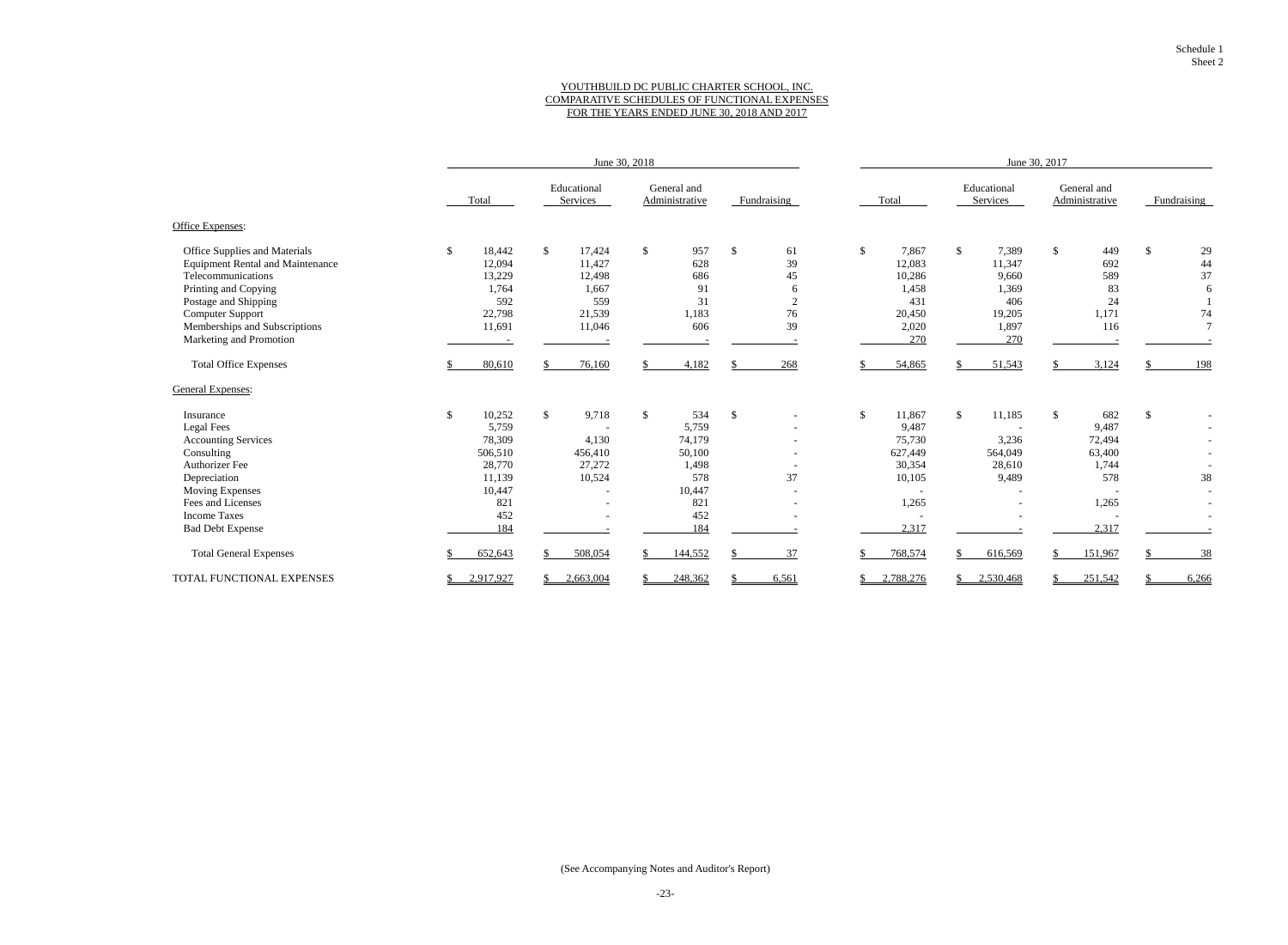# Kendall, Prebola and Jones, LLC

Certified Public Accountants

Board of Directors YouthBuild DC Public Charter School, Inc. 3220 16th Street, NW Washington, DC 20010

## INDEPENDENT AUDITOR'S REPORT ON INTERNAL CONTROL OVER FINANCIAL REPORTING AND ON COMPLIANCE AND OTHER MATTERS BASED ON AN AUDIT OF FINANCIAL STATEMENTS PERFORMED IN ACCORDANCE WITH *GOVERNMENT AUDITING STANDARDS*

We have audited in accordance with auditing standards generally accepted in the United States of America and the standards applicable to financial audits contained in *Government Auditing Standards*, issued by the Comptroller General of the United States, the financial statements of the YouthBuild DC Public Charter School, Inc., (a nonprofit organization), which comprise the statement of financial position as of June 30, 2018, and the related statements of activities and cash flows for the year then ended, and the related notes to the financial statements, and have issued our report thereon dated November 29, 2018.

#### *Internal Control Over Financial Reporting*

In planning and performing our audit of the financial statements, we considered the YouthBuild DC Public Charter School, Inc.'s internal control over financial reporting (internal control) to determine the audit procedures that are appropriate in the circumstances for the purpose of expressing our opinion on the financial statements, but not for the purpose of expressing an opinion on the effectiveness of the YouthBuild DC Public Charter School, Inc.'s internal control. Accordingly, we do not express an opinion on the effectiveness of the YouthBuild DC Public Charter School, Inc.'s internal control.

A *deficiency in internal control* exists when the design or operation of a control does not allow management or employees, in the normal course of performing their assigned functions, to prevent, or detect and correct, misstatements on a timely basis. A *material weakness* is a deficiency, or a combination of deficiencies, in internal control, such that there is a reasonable possibility that a material misstatement of the entity's financial statements will not be prevented, or detected and corrected on a timely basis. A *significant deficiency* is a deficiency, or a combination of deficiencies, in internal control that is less severe than a material weakness, yet important enough to merit attention by those charged with governance.

Our consideration of internal control was for the limited purpose described in the first paragraph of this section and was not designed to identify all deficiencies in internal control that might be material weaknesses or significant deficiencies. Given these limitations, during our audit we did not identify any deficiencies in internal control that we consider to be material weaknesses. However, material weaknesses may exist that have not been identified.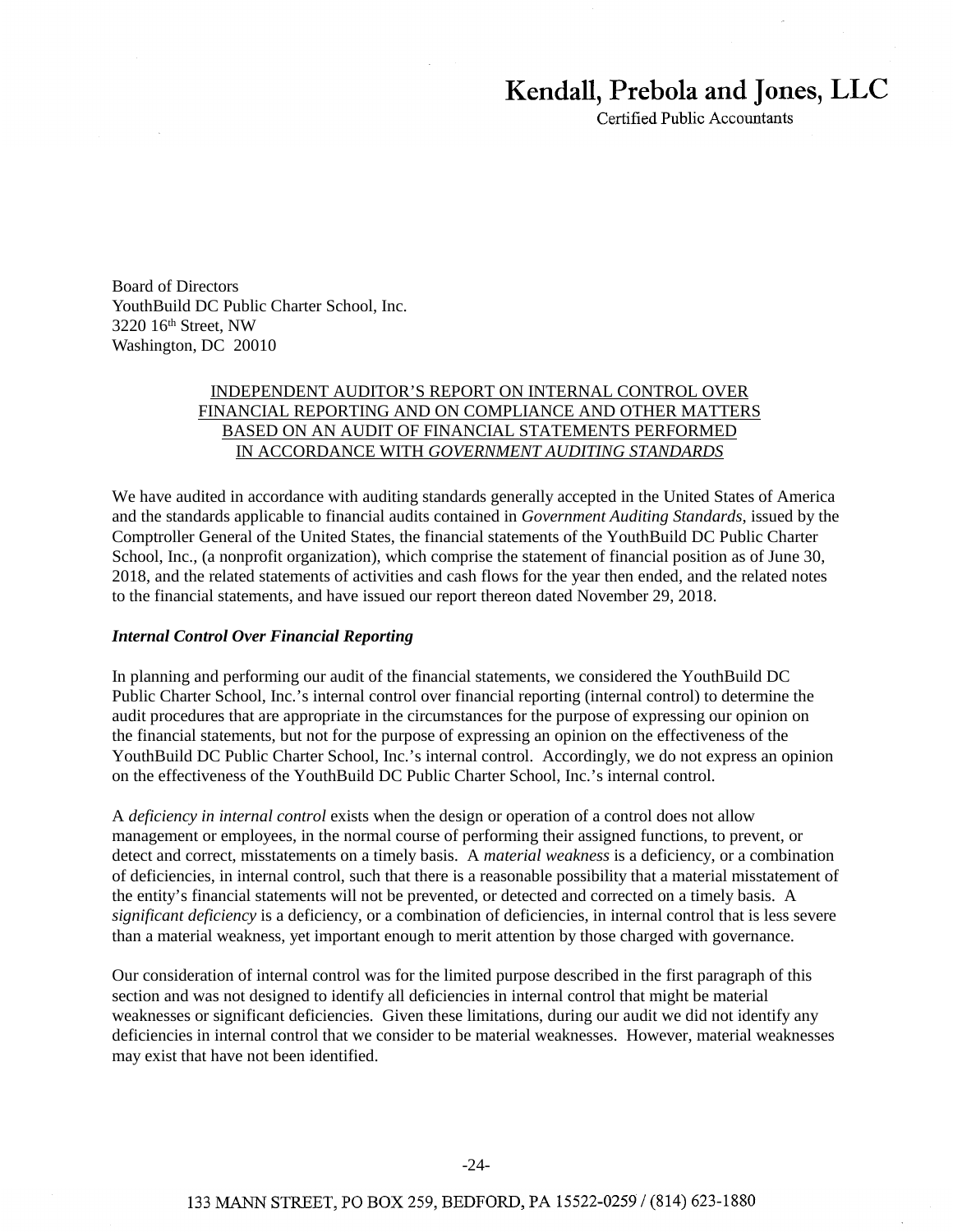## *Compliance and Other Matters*

As part of obtaining reasonable assurance about whether the YouthBuild DC Public Charter School, Inc.'s financial statements are free from material misstatement, we performed tests of its compliance with certain provisions of laws, regulations, contracts and grant agreements, non-compliance with which could have a direct and material effect on the determination of financial statement amounts. However, providing an opinion on compliance with those provisions was not an objective of our audit and accordingly, we do not express such an opinion. The results of our tests disclosed no instances of noncompliance or other matters that are required to be reported under *Government Auditing Standards*.

## *Purpose of this Report*

The purpose of this report is solely to describe the scope of our testing of internal control and compliance and the results of that testing, and not to provide an opinion on the effectiveness of the organization's internal control or on compliance. This report is an integral part of an audit performed in accordance with *Government Auditing Standards* in considering the organization's internal control and compliance. Accordingly, this communication is not suitable for any other purpose.

Kendall, Prebola and Jones

Kendall, Prebola and Jones Kendall, Prebola and Jones Certified Public Accountants Certified Public Accountants

Bedford, Pennsylvania November 29, 2018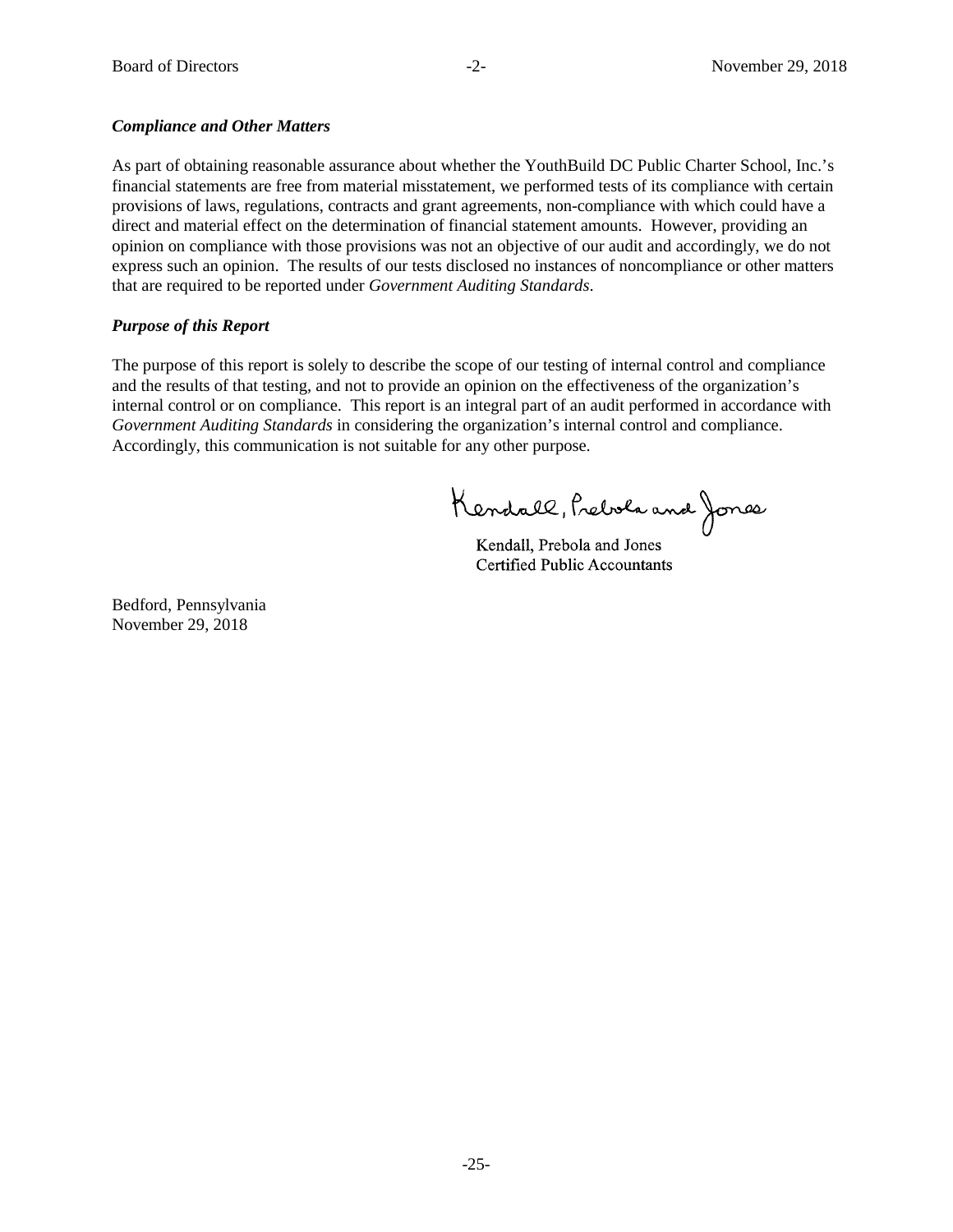# YOUTHBUILD DC PUBLIC CHARTER SCHOOL, INC. SUMMARY SCHEDULE OF PRIOR AUDIT FINDINGS FOR THE YEAR ENDED JUNE 30, 2018

There were no findings reported in the prior year.